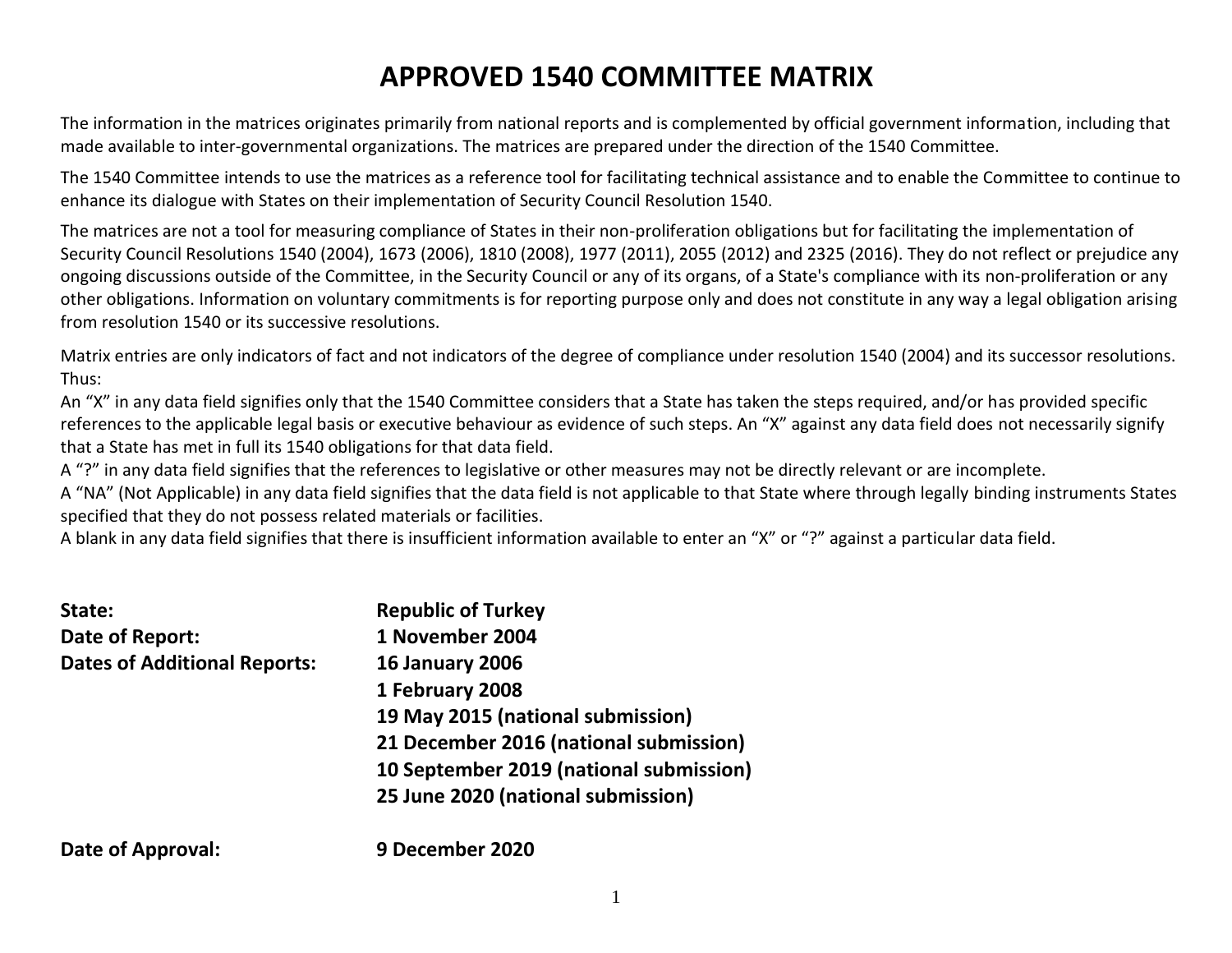### **I. OP 1 and related matters from OP 5, OP 8 (a), (b), (c) and OP10**

|                | <b>Adherence to legally binding</b><br>instruments, membership of<br>organisations, participation<br>in arrangements and<br>statements made. | Relevant information (i.e., signing, deposit of instrument of accession, ratification, etc) |  |  |  |  |  |  |  |
|----------------|----------------------------------------------------------------------------------------------------------------------------------------------|---------------------------------------------------------------------------------------------|--|--|--|--|--|--|--|
| 1              | Nuclear Non-<br><b>Proliferation Treaty</b><br>(NPT)                                                                                         | Deposit 17 April 1980                                                                       |  |  |  |  |  |  |  |
| $\overline{2}$ | <b>Nuclear Weapons Free</b><br>Zone/ Protocol(s)                                                                                             |                                                                                             |  |  |  |  |  |  |  |
| 3              | International<br>Convention for the<br>Suppression of Acts of<br>Nuclear Terrorism                                                           | Deposit 24 September 2012                                                                   |  |  |  |  |  |  |  |
| 4              | Convention on Physical<br>Protection of Nuclear<br>Material (CPPNM)                                                                          | Deposit 27 February 1985                                                                    |  |  |  |  |  |  |  |
| 5              | 2005 Amendment to the<br><b>CPPNM</b>                                                                                                        | Deposit 8 July 2015                                                                         |  |  |  |  |  |  |  |
| 6              | Comprehensive Nuclear-<br>Test-Ban Treaty (CTBT)<br>(not in force)                                                                           | Deposit 16 February 2000                                                                    |  |  |  |  |  |  |  |
| $\overline{7}$ | Chemical Weapons<br>Convention (CWC)                                                                                                         | Deposit 12 May 1997                                                                         |  |  |  |  |  |  |  |
| 8              | <b>Biological Weapons</b><br>Convention (BWC)                                                                                                | Deposit 25 October 1974 (Moscow), 4 November 1974 (London), 5 November 1974 (Washington)    |  |  |  |  |  |  |  |
| 9              | Geneva Protocol of 1925                                                                                                                      | Deposit 5 October 1929                                                                      |  |  |  |  |  |  |  |
| 10             | 1997 International<br>Convention for the<br><b>Suppression of Terrorist</b><br><b>Bombings</b>                                               | Deposit 30 May 2002                                                                         |  |  |  |  |  |  |  |
| 11             | 1999 International<br>Convention for the<br>Suppression of the<br><b>Financing of Terrorism</b>                                              | Deposit 28 June 2002                                                                        |  |  |  |  |  |  |  |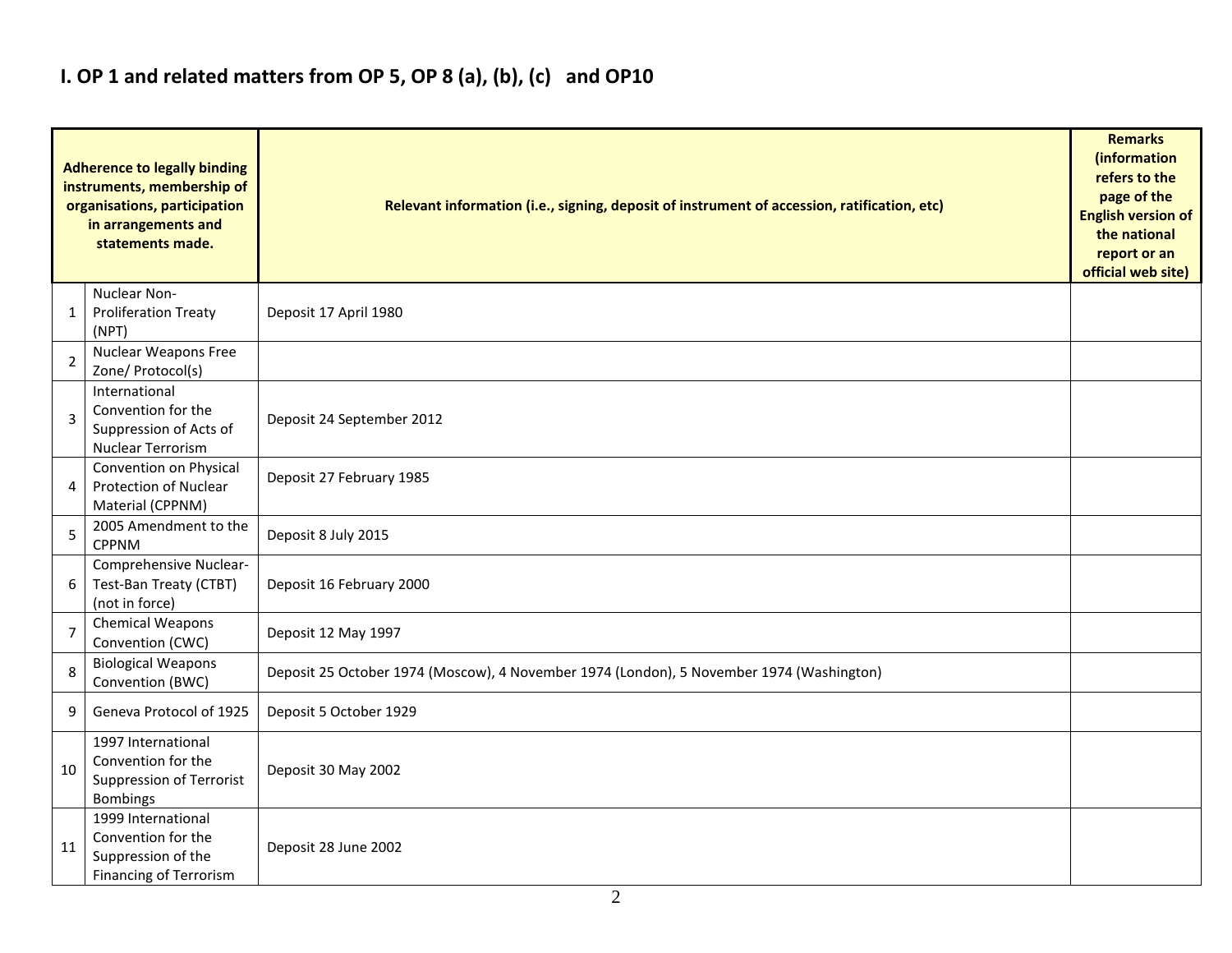| 12 | 2005 Protocol to the<br>Convention for the<br>suppression of unlawful<br>acts against the safety of<br>maritime navigation                               | Deposit 19 July 2010                                                                                                                                                                                                                                                                                                                                                                                                                                                                                                                                                                                                                                                                                                                                                                                                                                          |  |
|----|----------------------------------------------------------------------------------------------------------------------------------------------------------|---------------------------------------------------------------------------------------------------------------------------------------------------------------------------------------------------------------------------------------------------------------------------------------------------------------------------------------------------------------------------------------------------------------------------------------------------------------------------------------------------------------------------------------------------------------------------------------------------------------------------------------------------------------------------------------------------------------------------------------------------------------------------------------------------------------------------------------------------------------|--|
| 13 | 2005 Protocol to the<br>Protocol for the<br>suppression of unlawful<br>acts against the safety of<br>fixed platforms located<br>on the continental shelf | Deposit 21 June 2019                                                                                                                                                                                                                                                                                                                                                                                                                                                                                                                                                                                                                                                                                                                                                                                                                                          |  |
| 14 | 2010 Convention on the<br>Suppression of Unlawful<br>Acts Relating to<br><b>International Civil</b><br>Aviation                                          | Deposit 31 May 2018                                                                                                                                                                                                                                                                                                                                                                                                                                                                                                                                                                                                                                                                                                                                                                                                                                           |  |
| 15 | Other relevant regional<br>legally binding<br>instruments                                                                                                |                                                                                                                                                                                                                                                                                                                                                                                                                                                                                                                                                                                                                                                                                                                                                                                                                                                               |  |
| 16 | International Atomic<br>Energy Agency (IAEA)                                                                                                             | Deposit 19 July 1957                                                                                                                                                                                                                                                                                                                                                                                                                                                                                                                                                                                                                                                                                                                                                                                                                                          |  |
| 17 | Directly relevant<br>Arrangements                                                                                                                        | <b>Nuclear Suppliers Group (NSG)</b><br>Zangger Committee (ZC)<br>Australia Group (AG)<br>Missile Technology Control Regime (MTCR)<br>Wassenaar Arrangement (WA)<br>Proliferation Security Initiative (PSI)<br>Global Initiative to Combat Nuclear Terrorism (GICNT)<br><b>WCO SAFE Framework</b><br>Hague Code of Conduct<br>Agreement on Cooperation to Prevent and Combat Trans-Border Crime (SECI Agreement)<br>Agreement Among the Governments of the Black Sea Economic Cooperation Participating States on Cooperation in<br>Combating Crime, in Particular in its Organized Forms (BSEC Agreement), which established the Black Sea Cooperation Forum<br>(BSCF) tasked with the carrying out of activities directed against terrorism and proliferation of weapons of mass destruction<br>Council of Europe Convention on the Prevention of Terrorism |  |
| 18 | Statement on non-<br>provision of WMD and<br>related materials to<br>non-State actors                                                                    | Turkey reports that it does not provide any form of support and/or assistance to non-State actors that attempt to develop,<br>acquire, manufacture, possess, transfer or use WMD and their means of delivery.                                                                                                                                                                                                                                                                                                                                                                                                                                                                                                                                                                                                                                                 |  |
| 19 | Membership in relevant<br>international, regional                                                                                                        | Financial Action Task Force on Money Laundering (FATF)<br>International Monetary Fund (IMF)<br><b>INTERPOL</b>                                                                                                                                                                                                                                                                                                                                                                                                                                                                                                                                                                                                                                                                                                                                                |  |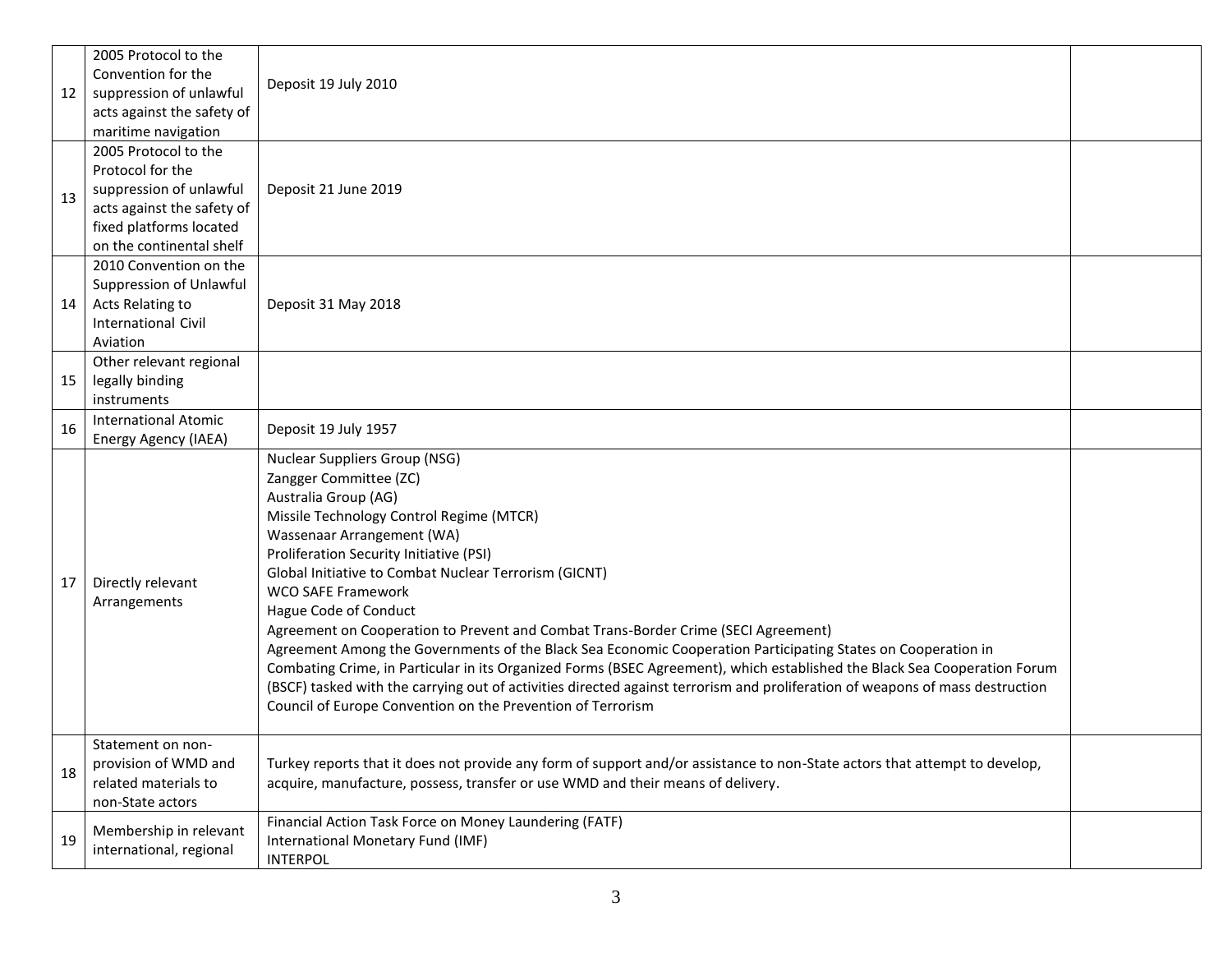| or sub-regional | Nuclear Energy Agency (NEA)                                 |  |
|-----------------|-------------------------------------------------------------|--|
| organisations   | Organization for Security and Co-operation in Europe (OSCE) |  |
|                 | International Maritime Organization (IMO)                   |  |
|                 | World Customs Organization (WCO)                            |  |
|                 | World Health Organization (WHO)                             |  |
|                 | World Organisation for Animal Health (OIE)                  |  |
|                 | Organisation for the Prohibition of Chemical Weapons (OPCW) |  |
|                 | Inter-Parliamentary Union (IPU)                             |  |
|                 | World Bank                                                  |  |
|                 |                                                             |  |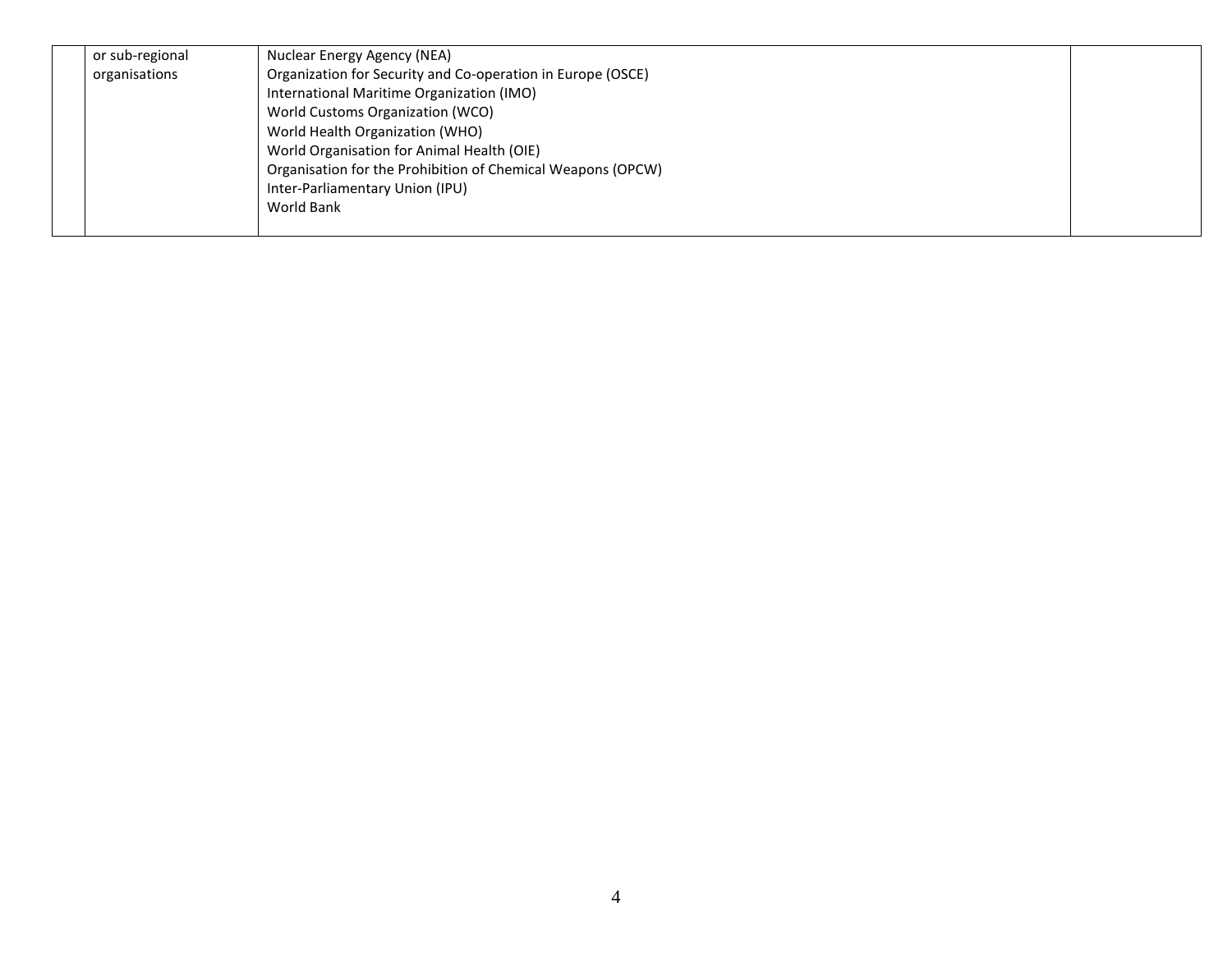#### **II. OP 2 - Nuclear Weapons (NW), Chemical Weapons (CW) and Biological Weapons (BW)**

| <b>National legislation which</b><br>prohibits persons or entities<br>to engage in one of the<br>following activities and its<br>enforcement |             | <b>National legal framework</b> |                             |                     |                                                                                                                                                                                                                                                                                                                                                                                                                                                                                                                                                                                                                                                                                                                                                                                                                      |                                     |                            | <b>Enforcement and civil/criminal penalties</b> |                                                                                                                                                                                                                                                                                                                                                                                                                                                                                                                                                                                                                                                                                                                                                                                                                                                                                                              |                |  |  |
|----------------------------------------------------------------------------------------------------------------------------------------------|-------------|---------------------------------|-----------------------------|---------------------|----------------------------------------------------------------------------------------------------------------------------------------------------------------------------------------------------------------------------------------------------------------------------------------------------------------------------------------------------------------------------------------------------------------------------------------------------------------------------------------------------------------------------------------------------------------------------------------------------------------------------------------------------------------------------------------------------------------------------------------------------------------------------------------------------------------------|-------------------------------------|----------------------------|-------------------------------------------------|--------------------------------------------------------------------------------------------------------------------------------------------------------------------------------------------------------------------------------------------------------------------------------------------------------------------------------------------------------------------------------------------------------------------------------------------------------------------------------------------------------------------------------------------------------------------------------------------------------------------------------------------------------------------------------------------------------------------------------------------------------------------------------------------------------------------------------------------------------------------------------------------------------------|----------------|--|--|
|                                                                                                                                              |             | N<br>W                          | $X$ /?<br>$\mathbf{c}$<br>W | $\overline{B}$<br>W | <b>Source document of national implementation</b><br>law                                                                                                                                                                                                                                                                                                                                                                                                                                                                                                                                                                                                                                                                                                                                                             | $\overline{\mathsf{N}}$<br><b>W</b> | $X$ /?<br>$\mathbf c$<br>W | $\overline{B}$<br>W                             | <b>Source document</b>                                                                                                                                                                                                                                                                                                                                                                                                                                                                                                                                                                                                                                                                                                                                                                                                                                                                                       | <b>Remarks</b> |  |  |
| 1                                                                                                                                            | manufacture | x                               | Χ                           | X                   | NW/CW/BW:<br>Article 90 of the Turkish Constitution stipulates<br>that international agreements duly put into<br>effect carry the force of law (Nuclear Non-<br>Proliferation Treaty, Chemical Weapons<br><b>Convention and Biological Weapons</b><br>Convention)<br>NW:<br>Decree Law on the Organization and Duties of<br>The Nuclear Regulatory Authority and<br>Amendments to Certain Laws, No: 702 Date of<br>Enactment: 2 July 2018<br>CW:<br>Law No: 5564 on the Prohibition of the<br>Development, Production, Stockpiling and Use<br>of Chemical Weapons, Articles 4 and 5<br>BW:<br>Law No: 1766 on the Adoption of the<br><b>Biological and Toxin Weapons Convention</b><br>(BTWC)<br>Presidential Decree No. 1 on the Organization<br>of the Presidency Decision of the Presidency<br>dated 10 July 2018 | X                                   | X                          | $\boldsymbol{\mathsf{x}}$                       | NW/CW/BW:<br>Criminal Code No: 5237 of 2005, Articles 6 and<br>174 (prohibition on producing nuclear,<br>radioactive, chemical or biological substances<br>which have explosive, burning, corrosive,<br>harmful, suffocating or toxic properties, or are<br>capable of causing permanent illness, without<br>the permission of the competent authorities)<br>Act No: 3713 Law on Fight Against Terrorism<br>(1991), as amended, Article 4 (terrorist acts<br>include prohibited activities in Article 174 of<br>the Criminal Code)<br>NW:<br>Decree Law on the Organization and Duties of<br>The Nuclear Regulatory Authority and<br>Amendments to Certain Laws, No: 702 Date of<br>Enactment: 2 July 2018<br>CW:<br>Law No: 5564 on the Prohibition of the<br>Development, Production, Stockpiling and Use<br>of Chemical Weapons, Article 5 (prohibition on<br>production of chemical weapons and penalty) |                |  |  |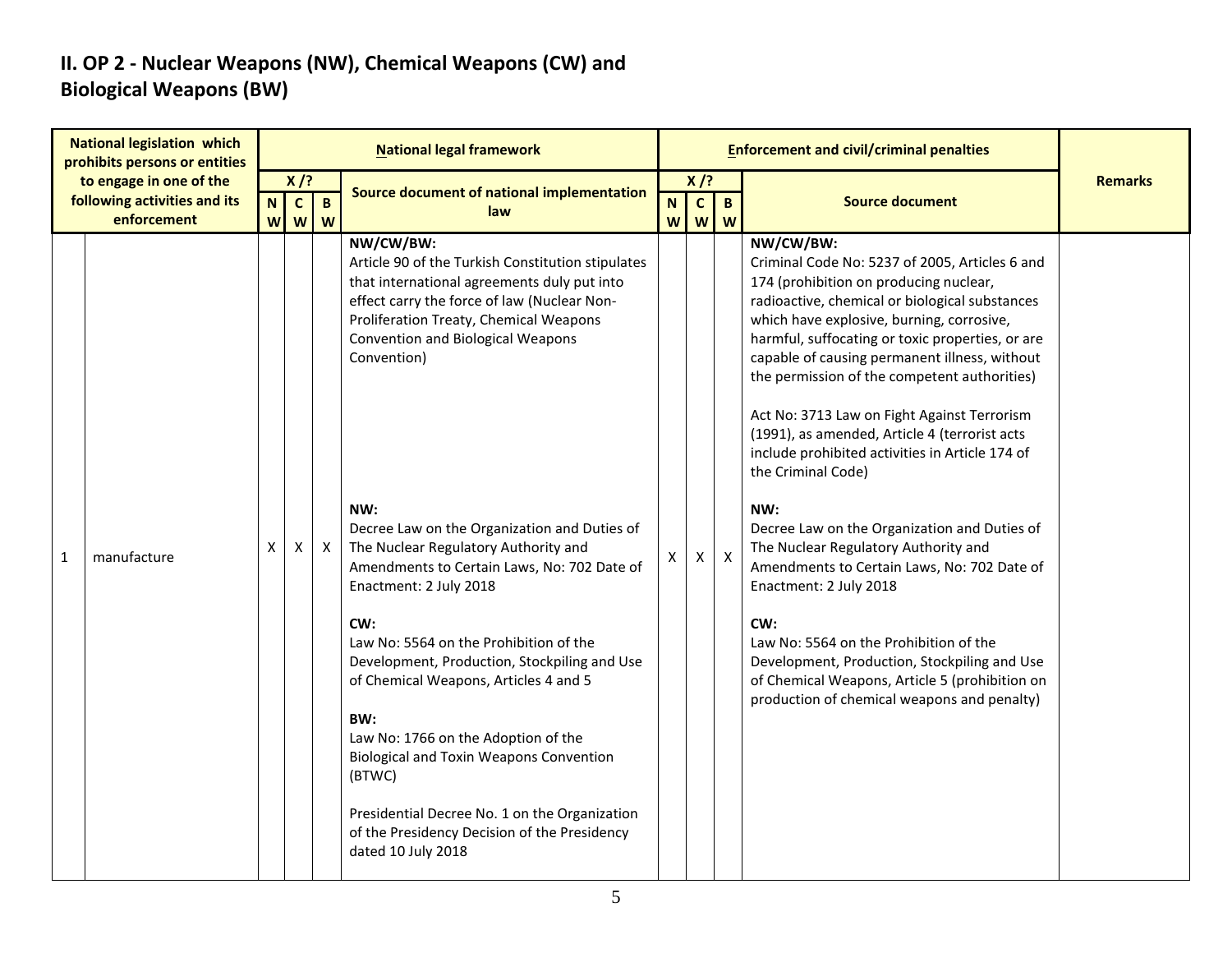|                |         |   |   |              | NW/CW/BW:<br>Article 90 of the Turkish Constitution stipulates<br>that international agreements duly put into<br>effect carry the force of law (NPT, CWC, BWC)                                                                                                                                                                                                                                                                                                                                                                                                                                                                                                                                                                                                                                |   |   |              | NW/CW/BW:<br>Criminal Code No: 5237, Articles 6 and 174<br>(purchase)<br>Act No: 3713 Law on Fight Against Terrorism<br>(1991), as amended, Article 4 (terrorist acts<br>include prohibited activities in Article 174 of<br>the Criminal Code)<br>Anti-Smuggling Code No: 5607, Articles 3 and 4                               |
|----------------|---------|---|---|--------------|-----------------------------------------------------------------------------------------------------------------------------------------------------------------------------------------------------------------------------------------------------------------------------------------------------------------------------------------------------------------------------------------------------------------------------------------------------------------------------------------------------------------------------------------------------------------------------------------------------------------------------------------------------------------------------------------------------------------------------------------------------------------------------------------------|---|---|--------------|--------------------------------------------------------------------------------------------------------------------------------------------------------------------------------------------------------------------------------------------------------------------------------------------------------------------------------|
| $\overline{2}$ | acquire | X | Χ | $\mathsf{X}$ | NW:<br>Decree Law on the Organization and Duties of<br>The Nuclear Regulatory Authority and<br>Amendments to Certain Laws, No: 702 Date of<br>Enactment: 2 July 2018<br>CW:<br>Law No: 5564 on the Prohibition of the<br>Development, Production, Stockpiling and Use<br>of Chemical Weapons, Article 5<br>Regulation concerning the Application of<br>Law No: 5564 on the Prohibition of the<br>Development, Production, Stockpiling and Use<br>of Chemical Weapons and Declaration of Toxic<br>Chemicals, Discrete Organic Chemicals and<br>Inspection of Related Plants<br>BW:<br>Law No: 1766 on the Adoption of Biological<br>and Toxin Weapons Convention (BTWC)<br>Presidential Decree No. 1 on the Organization<br>of the Presidency Decision of the Presidency<br>dated 10 July 2018 | X | Χ | $\mathsf{X}$ | NW:<br>Decree Law on the Organization and Duties of<br>The Nuclear Regulatory Authority and<br>Amendments to Certain Laws, No: 702 Date of<br>Enactment: 2 July 2018<br>CW:<br>Law No: 5564 on the Prohibition of the<br>Development, Production, Stockpiling and Use<br>of Chemical Weapons, Article 5 (otherwise<br>acquire) |
| 3              | possess | Χ | Χ | X            |                                                                                                                                                                                                                                                                                                                                                                                                                                                                                                                                                                                                                                                                                                                                                                                               | X | X | $\mathsf{X}$ | NW/CW/BW:<br>Criminal Code No: 5237, Articles 6 and 174<br>(store)<br>Act No: 3713 Law on Fight Against Terrorism<br>1991, as amended, Article 4                                                                                                                                                                               |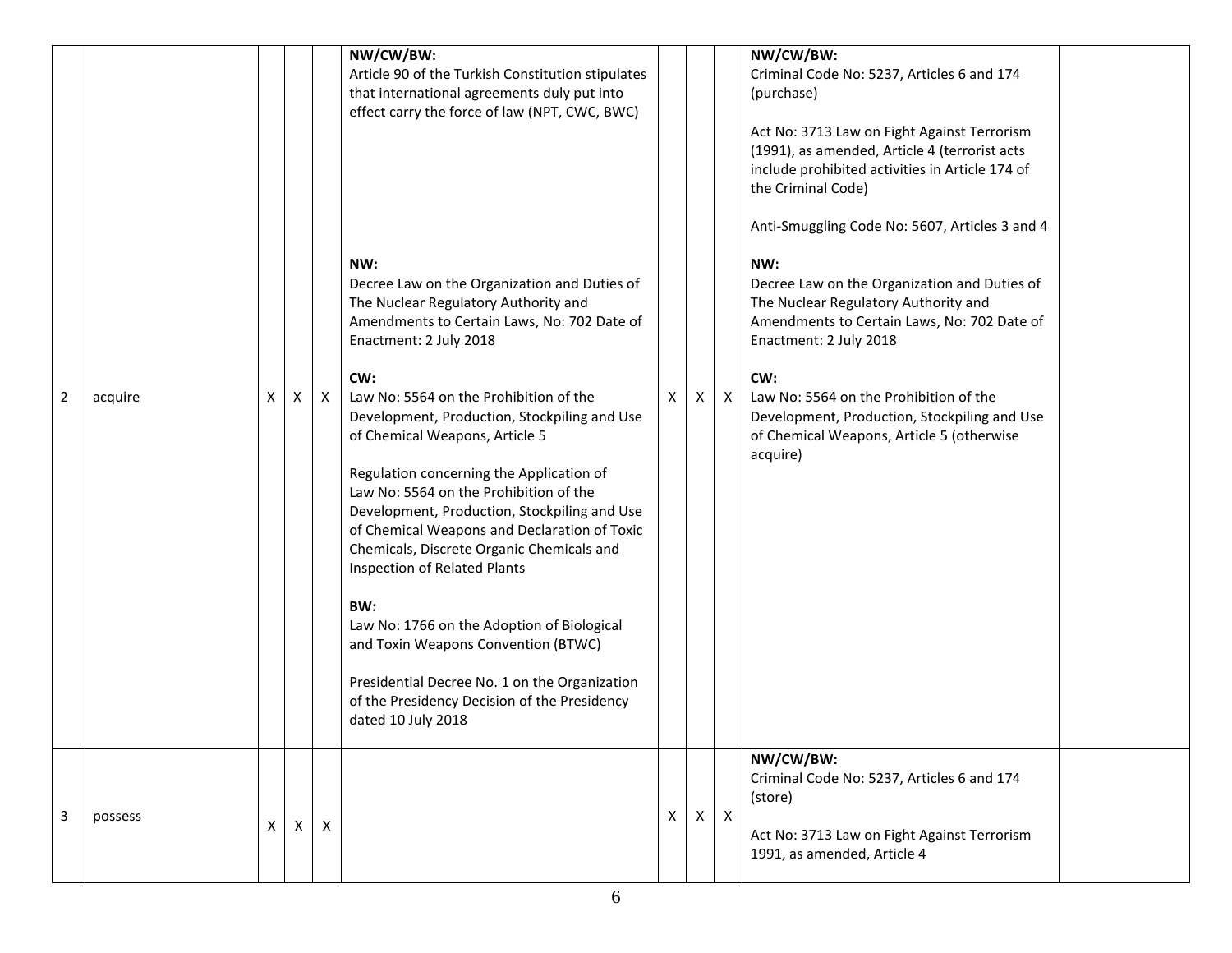|   |         |   |   |   | CW/BW:<br>Article 90 of the Turkish Constitution stipulates<br>that international agreements duly put into<br>effect carry the force of law (CWC, BWC)<br>NW:<br>Decree Law on the Organization and Duties of<br>The Nuclear Regulatory Authority and<br>Amendments to Certain Laws, No: 702 Date of<br>Enactment: 2 July 2018<br>CW:<br>Law No: 5564 on the Prohibition of the<br>Development, Production, Stockpiling and Use<br>of Chemical Weapons, Article 5<br>Regulation concerning the Application of Law<br>No: 5564 on the Prohibition of The<br>Development, Production, Stockpiling and Use<br>of Chemical Weapons and Declaration of Toxic<br>Chemical Discrete Organic Chemicals and<br>Inspection of Related Plants<br>BW:<br>Law No: 1766 on the Adoption of Biological<br>and Toxin Weapons Convention (BTWC) |   | NW:<br>Decree Law on the Organization and Duties of<br>The Nuclear Regulatory Authority and<br>Amendments to Certain Laws, No: 702 Date of<br>Enactment: 2 July 2018<br>CW:<br>Law No: 5564 on the Prohibition of the<br>Development, Production, Stockpiling and Use<br>of Chemical Weapons, Article 5 (retain)<br>Anti-Smuggling Code No: 5607, Articles 3 and 4 |  |
|---|---------|---|---|---|--------------------------------------------------------------------------------------------------------------------------------------------------------------------------------------------------------------------------------------------------------------------------------------------------------------------------------------------------------------------------------------------------------------------------------------------------------------------------------------------------------------------------------------------------------------------------------------------------------------------------------------------------------------------------------------------------------------------------------------------------------------------------------------------------------------------------------|---|--------------------------------------------------------------------------------------------------------------------------------------------------------------------------------------------------------------------------------------------------------------------------------------------------------------------------------------------------------------------|--|
| 4 | develop | Χ | X | Χ | CW/BW:<br>Article 90 of the Turkish Constitution stipulates<br>that international agreements duly put into<br>effect carry the force of law (CWC, BWC)<br>NW:<br>Decree Law on the Organization and Duties of<br>The Nuclear Regulatory Authority and<br>Amendments to Certain Laws, No: 702 Date of<br>Enactment: 2 July 2018<br>CW:<br>Law No: 5564 on the Prohibition of the<br>Development, Production, Stockpiling and Use<br>of Chemical Weapons, Article 5                                                                                                                                                                                                                                                                                                                                                              | x | CW:<br>Law No: 5564 on the Prohibition of the<br>Development, Production, Stockpiling and Use<br>of Chemical Weapons, Article 5 (develop)                                                                                                                                                                                                                          |  |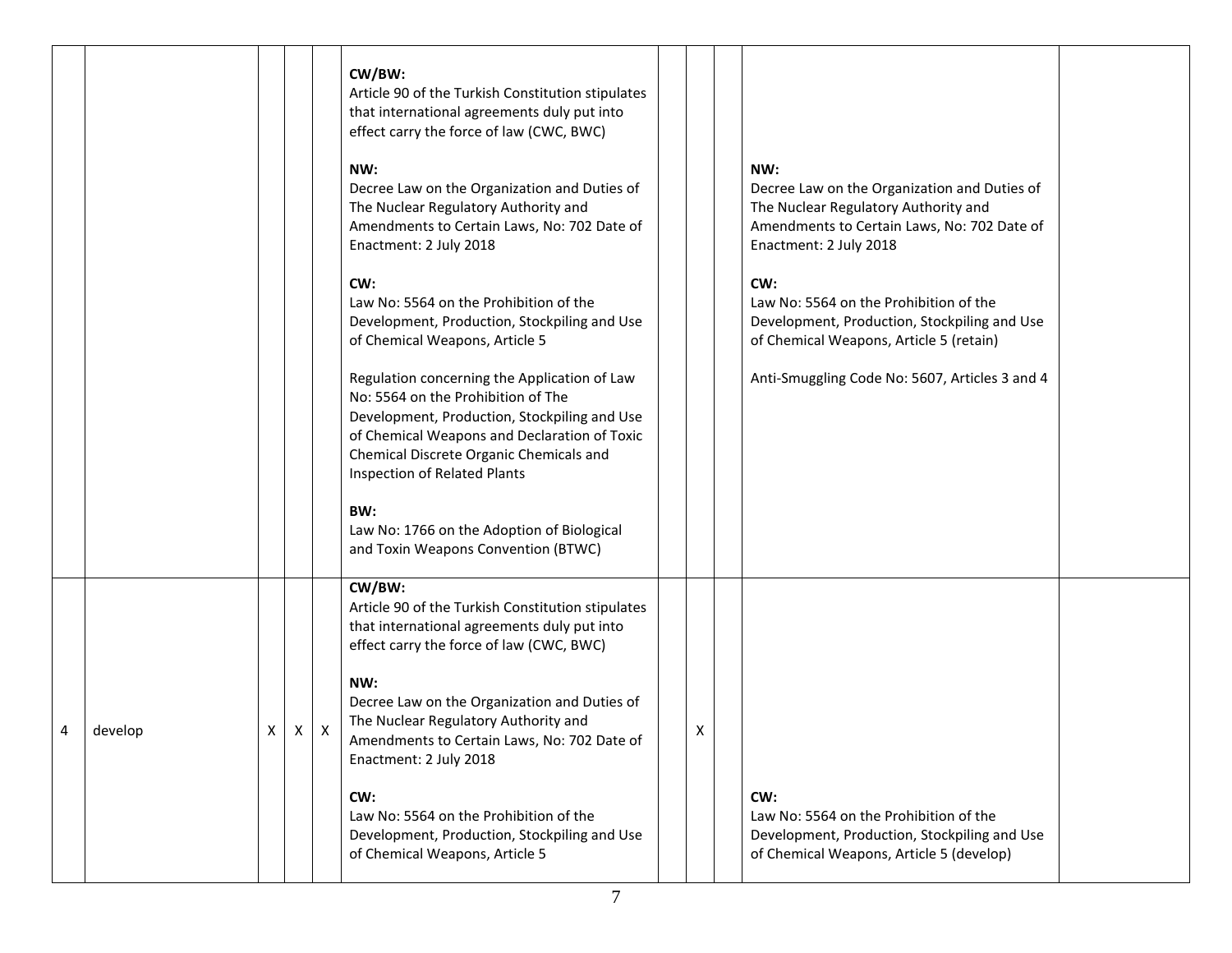|   |           |    |              |              | Regulation concerning the Application of Law<br>No: 5564 on the Prohibition of The<br>Development, Production, Stockpiling and Use<br>of Chemical Weapons and Declaration of Toxic<br>Chemical Discrete Organic Chemicals and<br>Inspection of Related Plants<br>BW:<br>Law No: 1766 on the Adoption of Biological<br>and Toxin Weapons Convention (BTWC)<br>Presidential Decree No. 1 on the Organization<br>of the Presidency Decision of the Presidency<br>dated 10 July 2018 |    |    |              |                                                                                                                                                                                                                                                                                                                                                                                                                                                                                                                        |  |
|---|-----------|----|--------------|--------------|----------------------------------------------------------------------------------------------------------------------------------------------------------------------------------------------------------------------------------------------------------------------------------------------------------------------------------------------------------------------------------------------------------------------------------------------------------------------------------|----|----|--------------|------------------------------------------------------------------------------------------------------------------------------------------------------------------------------------------------------------------------------------------------------------------------------------------------------------------------------------------------------------------------------------------------------------------------------------------------------------------------------------------------------------------------|--|
| 5 | transport | X. | $\mathsf{X}$ | $\mathsf{X}$ | NW:<br>Decree Law on the Organization and Duties of<br>The Nuclear Regulatory Authority and<br>Amendments to Certain Laws, No: 702 Date of<br>Enactment: 2 July 2018<br>CW:<br>Criminal Code No: 5237, Articles 6 and 174<br>(transport within a country)<br>BW:<br>Criminal Code No: 5237, Articles 6 and 174<br>(transport within a country)                                                                                                                                   | X. | X. | $\mathsf{X}$ | NW/CW/BW:<br>Criminal Code No: 5237, Articles 6 and 174<br>(transport within a country)<br>Act No: 3713 Law on Fight Against Terrorism<br>1991, as amended, Article 4<br>Anti-Smuggling Code No: 5607, Articles 3 and 4<br>Presidential Decree No. 1 on the Organization<br>of the Presidency Decision of the Presidency<br>dated 10 July 2018<br>NW:<br>Decree Law on the Organization and Duties of<br>The Nuclear Regulatory Authority and<br>Amendments to Certain Laws, No: 702 Date of<br>Enactment: 2 July 2018 |  |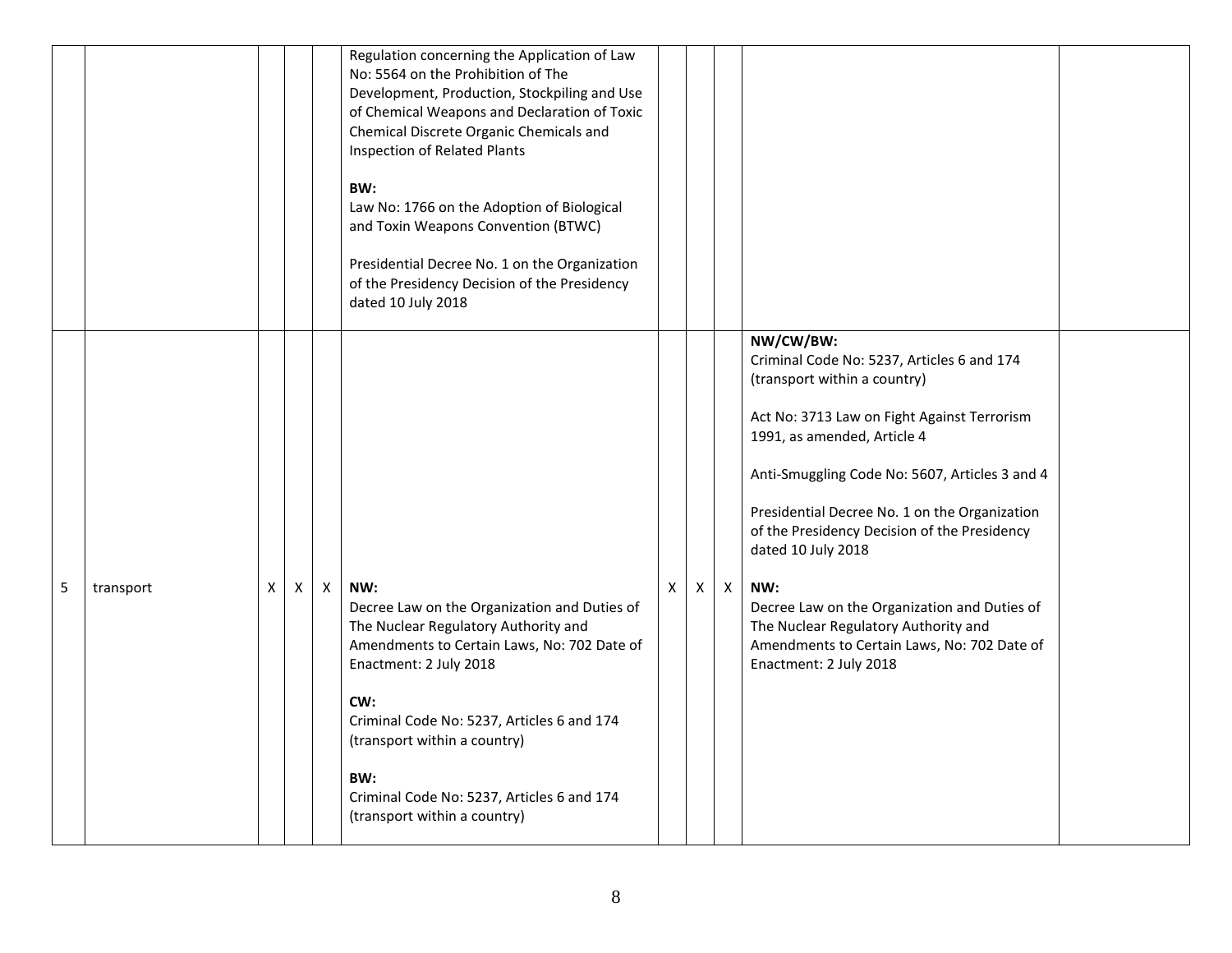|   |          |   |              |              |                                                                                                                                                                      |   |   |                           | NW/CW/BW:<br>Criminal Code No: 5237, Articles 6 and 174<br>(export, import)                                                                                          |  |
|---|----------|---|--------------|--------------|----------------------------------------------------------------------------------------------------------------------------------------------------------------------|---|---|---------------------------|----------------------------------------------------------------------------------------------------------------------------------------------------------------------|--|
|   |          |   |              |              |                                                                                                                                                                      |   |   |                           | Act No: 3713 Law on Fight Against Terrorism<br>1991, as amended, Article 4                                                                                           |  |
|   |          |   |              |              |                                                                                                                                                                      |   |   |                           | Anti-Smuggling Code No: 5607, Articles 3 and 4                                                                                                                       |  |
|   |          |   |              |              |                                                                                                                                                                      |   |   |                           | Decree Law No. 637 on the Organization and<br>Functions of the Ministry of Trade                                                                                     |  |
|   |          |   |              |              |                                                                                                                                                                      |   |   |                           | Law No: 5201 on Control of Industrial<br>Enterprises Producing Vehicles and Equipment<br>of War and Arms Ammunition and Explosive<br>Material, Articles 5 and 12     |  |
|   |          |   |              |              | CW/BW:                                                                                                                                                               |   |   |                           |                                                                                                                                                                      |  |
|   |          |   |              |              | Article 90 of the Turkish Constitution stipulates<br>that international agreements duly put into<br>effect carry the force of law (CWC, BWC)                         |   |   |                           |                                                                                                                                                                      |  |
| 6 | transfer | Χ | $\mathsf{X}$ | $\mathsf{X}$ | NW:<br>Decree Law on the Organization and Duties of<br>The Nuclear Regulatory Authority and<br>Amendments to Certain Laws, No: 702 Date of<br>Enactment: 2 July 2018 | X | X | $\boldsymbol{\mathsf{X}}$ | NW:<br>Decree Law on the Organization and Duties of<br>The Nuclear Regulatory Authority and<br>Amendments to Certain Laws, No: 702 Date of<br>Enactment: 2 July 2018 |  |
|   |          |   |              |              | CW:<br>Law No: 5564 on the Prohibition of the<br>Development, Production, Stockpiling and Use<br>of Chemical Weapons, Article 5                                      |   |   |                           | CW:<br>Law No: 5564 on the Prohibition of the<br>Development, Production, Stockpiling and Use<br>of Chemical Weapons, Article 5                                      |  |
|   |          |   |              |              | Communiqué on the Exportation of Chemical<br>Substances listed in the Annexes to the<br><b>Convention of Chemical Weapons</b><br>(Export: 2017/7)                    |   |   |                           |                                                                                                                                                                      |  |
|   |          |   |              |              | Communiqué on the Control of the Exports of<br>Dual-Use and Sensitive Goods (Export 2003/12)                                                                         |   |   |                           |                                                                                                                                                                      |  |
|   |          |   |              |              | BW:<br>Law No: 1766 on the Adoption of Biological<br>and Toxin Weapons Convention (BTWC)                                                                             |   |   |                           |                                                                                                                                                                      |  |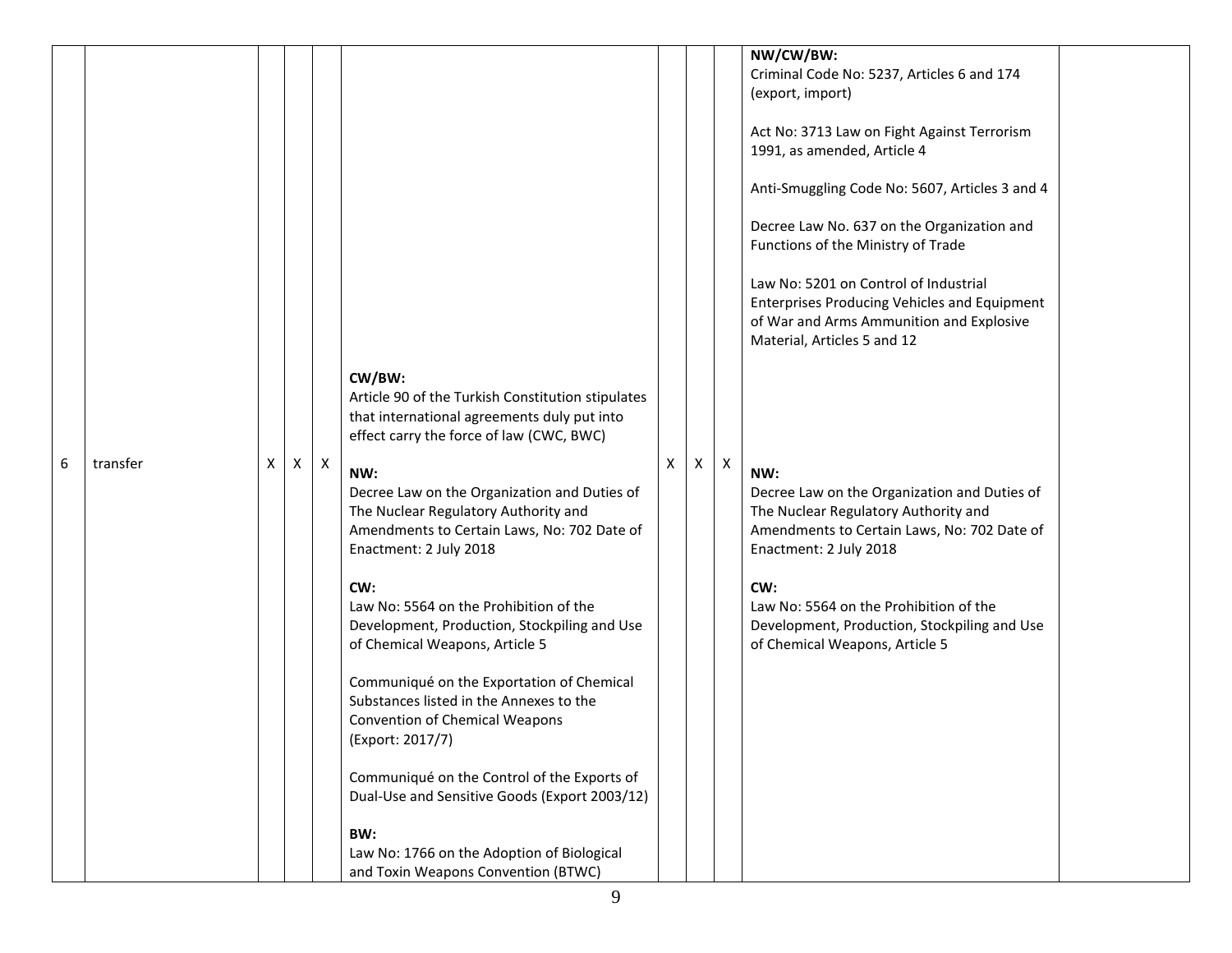| 7 | use                                                  | x   | X | $\mathsf{X}$ | NW/CW/BW:<br>Article 90 of the Turkish Constitution stipulates<br>that international agreements duly put into<br>effect carry the force of law (ICSTB, CWC, BWC)<br>NW:<br>Decree Law on the Organization and Duties of<br>The Nuclear Regulatory Authority and<br>Amendments to Certain Laws, No: 702 Date of<br>Enactment: 2 July 2018<br>CW:<br>Law No: 5564 on the Prohibition of The<br>Development, Production, Stockpiling and Use<br>of Chemical Weapons and Declaration of the<br>Toxic Chemical Discrete Organic Chemicals and<br>Inspection of Related Plants, Article 5<br>BW:<br>Law No: 1766 on the Adoption of Biological<br>and Toxin Weapons Convention (BTWC) | X | X | X | NW/CW/BW:<br>Law No: 5902 for Organization and Functions<br>of Disaster and Emergency Management<br>Presidency, Articles 11 and 18<br>Criminal Code No: 5237, Articles 6, 81 and 82<br>(intentional killing with a nuclear, biological or<br>chemical weapon), 152 (damage to property<br>with a nuclear, biological or chemical weapon)<br>NW:<br>Criminal Code No: 5237, Articles 172<br>(disseminating radiation) and 173 (causing an<br>atomic explosion)<br>Decree Law on the Organization and Duties of<br>The Nuclear Regulatory Authority and<br>Amendments to Certain Laws, No: 702 Date of<br>Enactment: 2 July 2018<br>CW:<br>Law No: 5564 on the Prohibition of the<br>Development, Production, Stockpiling and Use<br>of Chemical Weapons, Article 5 |  |
|---|------------------------------------------------------|-----|---|--------------|---------------------------------------------------------------------------------------------------------------------------------------------------------------------------------------------------------------------------------------------------------------------------------------------------------------------------------------------------------------------------------------------------------------------------------------------------------------------------------------------------------------------------------------------------------------------------------------------------------------------------------------------------------------------------------|---|---|---|-------------------------------------------------------------------------------------------------------------------------------------------------------------------------------------------------------------------------------------------------------------------------------------------------------------------------------------------------------------------------------------------------------------------------------------------------------------------------------------------------------------------------------------------------------------------------------------------------------------------------------------------------------------------------------------------------------------------------------------------------------------------|--|
|   | attempt to engage in<br>abovementioned<br>activities | X I |   |              | NW/CW/BW:<br>Criminal Code, Article 35<br>CW:<br>Law No: 5564 on the Prohibition of The<br>$X \mid X$ Development, Production, Stockpiling and Use<br>of Chemical Weapons and Declaration of the<br>Toxic Chemical Discrete Organic Chemicals and<br>Inspection of Related Plants, Article 5 (3)                                                                                                                                                                                                                                                                                                                                                                                | X |   |   | NW/CW/BW:<br>Criminal Code, Article 35<br>CW:<br>Law No: 5564 on the Prohibition of The<br>Development, Production, Stockpiling and Use<br>of Chemical Weapons and Declaration of the<br>Toxic Chemical Discrete Organic Chemicals and<br>Inspection of Related Plants, Article 5(3)                                                                                                                                                                                                                                                                                                                                                                                                                                                                              |  |
| 9 | participate as an<br>accomplice in                   | X   |   | X            | NW/CW/BW:<br>Article 90 of the Turkish Constitution stipulates                                                                                                                                                                                                                                                                                                                                                                                                                                                                                                                                                                                                                  | x |   | X | NW/CW/BW:<br>Criminal Code No: 5237, Articles 37, 38, 39, 40                                                                                                                                                                                                                                                                                                                                                                                                                                                                                                                                                                                                                                                                                                      |  |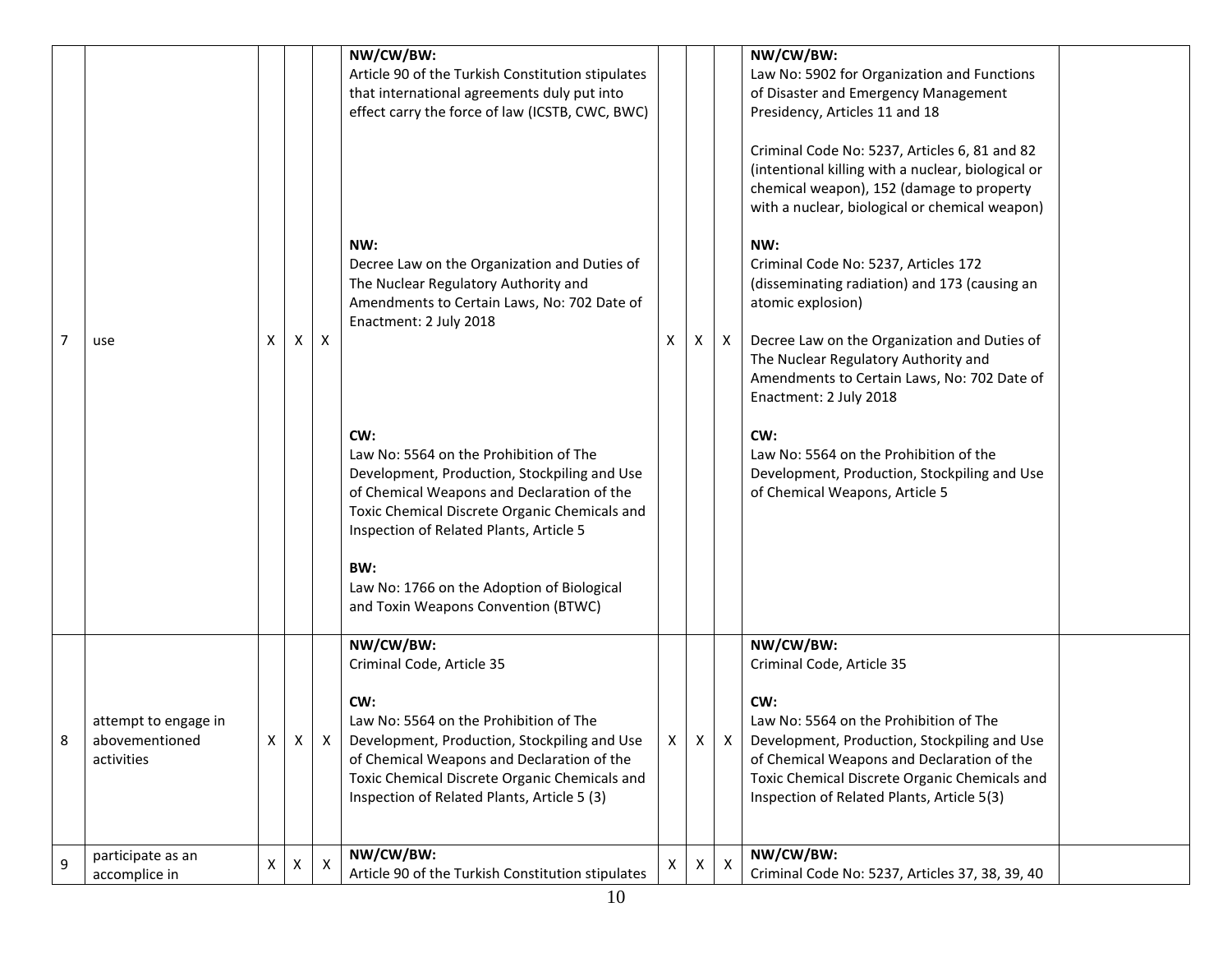|    | abovementioned<br>activities                                              |   |   |              | that international agreements duly put into<br>effect carry the force of law (ICSTB, ICSANT)                                                                                                                                                                                                                        |   |   |                           | and 174                                                                                                                                                                                                       |  |
|----|---------------------------------------------------------------------------|---|---|--------------|---------------------------------------------------------------------------------------------------------------------------------------------------------------------------------------------------------------------------------------------------------------------------------------------------------------------|---|---|---------------------------|---------------------------------------------------------------------------------------------------------------------------------------------------------------------------------------------------------------|--|
|    |                                                                           |   |   |              | Criminal Code No: 5237, Articles 37, 38, 39, 40<br>and 174                                                                                                                                                                                                                                                          |   |   |                           |                                                                                                                                                                                                               |  |
|    |                                                                           |   |   |              | CW:<br>Law No: 5564 on the Prohibition of the<br>Development, Production, Stockpiling and Use<br>of Chemical Weapons, Article 5(3) ("In relation<br>to offences provided herewith, provisions of<br>Turkish Criminal Code No. 5237 date 26<br>September 2004 and provisions of other<br>special laws are reserved") |   |   |                           | CW:<br>Law No: 5564 on the Prohibition of the<br>Development, Production, Stockpiling and Use<br>of Chemical Weapons, Article 5(3)                                                                            |  |
| 10 | assist in<br>abovementioned                                               | X | X | $\mathsf{X}$ | NW/CW/BW:<br>Article 90 of the Turkish Constitution stipulates<br>that international agreements duly put into<br>effect carry the force of law (ICSTB, CWC, BWC)<br>Criminal Code No: 5237, Articles 37, 39 and<br>174                                                                                              | X | X | $\boldsymbol{\mathsf{X}}$ | NW/CW/BW:<br>Criminal Code No: 5237, Articles 37, 39 and<br>174                                                                                                                                               |  |
|    | activities                                                                |   |   |              | CW:<br>Law No: 5564 on the Prohibition of the<br>Development, Production, Stockpiling and Use<br>of Chemical Weapons, Article 5(3)                                                                                                                                                                                  |   |   |                           | CW:<br>Law No: 5564 on the Prohibition of the<br>Development, Production, Stockpiling and Use<br>of Chemical Weapons, Article 5(3)                                                                            |  |
| 11 | finance<br>abovementioned<br>activities                                   | X | X | $\mathsf{X}$ | NW/CW/BW:<br>Article 90 of the Turkish Constitution stipulates<br>that international agreements duly put into<br>effect carry the force of law (ICSFT, ICSTB)<br>Law No. 6415 on the Prevention of the<br>Financing of Terrorism (Dated 7 February<br>2013), Article 3                                              | Χ | X | $\boldsymbol{\mathsf{X}}$ | NW/CW/BW:<br>Law No. 6415 on the Prevention of the<br>Financing of Terrorism (Dated 7 February<br>2013), Articles 2 (Turkish Financial Crime<br>Investigation Board ) (i.e., the Turkish FIU), 4<br>(penalty) |  |
| 12 | abovementioned<br>activities related to<br>means of delivery <sup>1</sup> | X | Χ | Χ            | CW/BW:<br>Article 90 of the Turkish Constitution stipulates<br>that international agreements duly put into<br>effect carry the force of law (CWC, BWC)<br>NW:<br>Law No: 5201 on Control of Industrial                                                                                                              | X | x | $\boldsymbol{\mathsf{X}}$ | CW/BW:<br>Criminal Code No: 5237, Articles 82 and 152<br>(biological and chemical weapons)<br>NW:<br>Law No: 5201 on Control of Industrial                                                                    |  |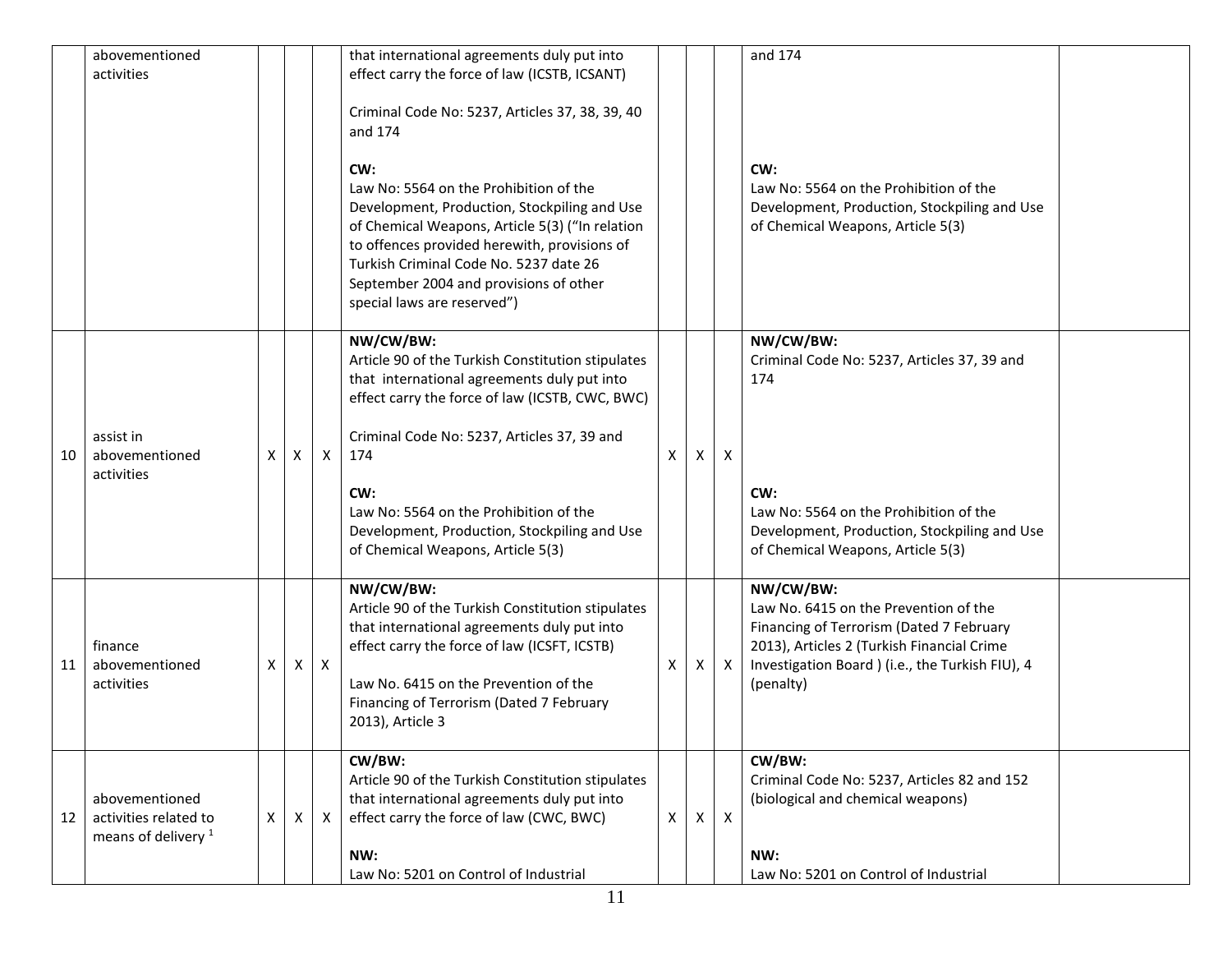| Enterprises Producing Vehicles and Equipment<br>of War and Arms Ammunition and Explosive<br>Material, Article 8                 | Enterprises Producing Vehicles and Equipment<br>of War and Arms Ammunition and Explosive<br>Material, Article 8                 |
|---------------------------------------------------------------------------------------------------------------------------------|---------------------------------------------------------------------------------------------------------------------------------|
| CW:<br>Law No: 5564 on the Prohibition of the<br>Development, Production, Stockpiling and Use<br>of Chemical Weapons, Article 5 | CW:<br>Law No: 5564 on the Prohibition of the<br>Development, Production, Stockpiling and Use<br>of Chemical Weapons, Article 5 |
| BW:<br>Law No: 1766 on the Adoption of Biological<br>and Toxin Weapons Convention (BTWC)                                        |                                                                                                                                 |

1. Means of delivery: missiles, rockets and other unmanned systems capable of delivering nuclear, chemical, or biological weapons that are specially designed for such use.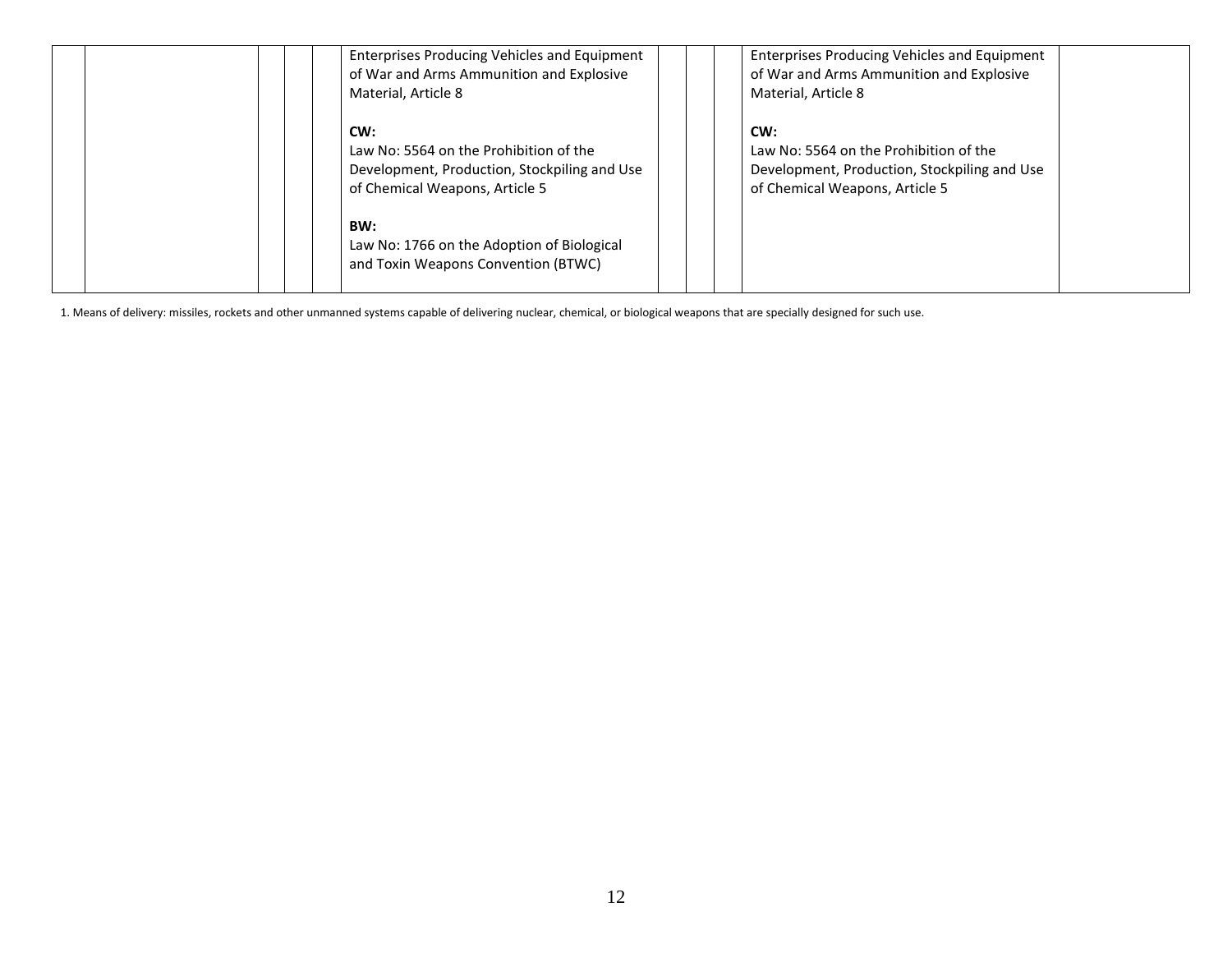#### **III. OP 3 (a) and (b) - Account for/Secure/Physically protect NW, CW and BW, including Related Materials <sup>2</sup>**

| <b>Measures to establish</b><br>domestic controls to prevent |                                                                                                               | National legal and/or regulatory framework |                             |                   |                                                                                                                                                                                                                                                                                                                                                                                                                                                                                                                                                                                                                                                                                                                                |                  |                                                     |                          | <b>Enforcement and civil/criminal penalties</b>                                                                                                                                                                                                                                                                                                                                                                                                        |                |
|--------------------------------------------------------------|---------------------------------------------------------------------------------------------------------------|--------------------------------------------|-----------------------------|-------------------|--------------------------------------------------------------------------------------------------------------------------------------------------------------------------------------------------------------------------------------------------------------------------------------------------------------------------------------------------------------------------------------------------------------------------------------------------------------------------------------------------------------------------------------------------------------------------------------------------------------------------------------------------------------------------------------------------------------------------------|------------------|-----------------------------------------------------|--------------------------|--------------------------------------------------------------------------------------------------------------------------------------------------------------------------------------------------------------------------------------------------------------------------------------------------------------------------------------------------------------------------------------------------------------------------------------------------------|----------------|
|                                                              | the proliferation of NW, CW,<br><b>BW, and their means of</b><br>delivery; controls over<br>related materials | N<br>W                                     | $X$ /?<br>$\mathbf{C}$<br>W | $\mathbf{B}$<br>W | <b>Source document</b>                                                                                                                                                                                                                                                                                                                                                                                                                                                                                                                                                                                                                                                                                                         | $\mathbf N$<br>W | $X$ /?<br>$\mathsf{C}$<br>$\boldsymbol{\mathsf{W}}$ | $\mathbf{B}$<br><b>W</b> | <b>Source document</b>                                                                                                                                                                                                                                                                                                                                                                                                                                 | <b>Remarks</b> |
| $\mathbf{1}$                                                 | Measures to account for<br>production                                                                         | X.                                         | $\mathsf{X}$                | $\mathsf{X}$      | NW/CW:<br>Article 90 of the Turkish Constitution stipulates<br>that international agreements duly put into<br>effect carry the force of law (NPT, CWC)<br>NW:<br>Agreement Between the Government of the<br>Republic of Turkey and the IAEA for the<br>Application of Safeguards in Connection with<br>NPT (INFCIRC/295)<br>Protocol Additional to the Agreement Between<br>the Government of the Republic of Turkey and<br>the IAEA for the Application of Safeguards in<br>Connection with NPT<br>Regulation on Nuclear Safeguards (Official<br>Gazette No. 31019, dated 25 January 2020)<br>CW:<br>Law No: 5564 on the Prohibition of the<br>Development, Production, Stockpiling and Use<br>of Chemical Weapons, Article 4 | X.               | X                                                   | X                        | NW/CW/BW:<br>Criminal Code No: 5237, Article 174<br>NW:<br>Decree Law on the Organization and Duties of<br>The Nuclear Regulatory Authority and<br>Amendments to Certain Laws, No: 702 Date of<br>Enactment: 2 July 2018<br>Regulation on Nuclear Safeguards (Official<br>Gazette No. 31019, dated 25 January 2020)<br>CW:<br>Law No: 5564 on the Prohibition of the<br>Development, Production, Stockpiling and Use of<br>Chemical Weapons, Article 4 |                |
|                                                              |                                                                                                               |                                            |                             |                   |                                                                                                                                                                                                                                                                                                                                                                                                                                                                                                                                                                                                                                                                                                                                |                  |                                                     |                          | Regulation concerning the Application of Law<br>No: 5564 on the Prohibition of The<br>Development, Production, Stockpiling and Use of<br>Chemical Weapons and Declaration of Toxic                                                                                                                                                                                                                                                                     |                |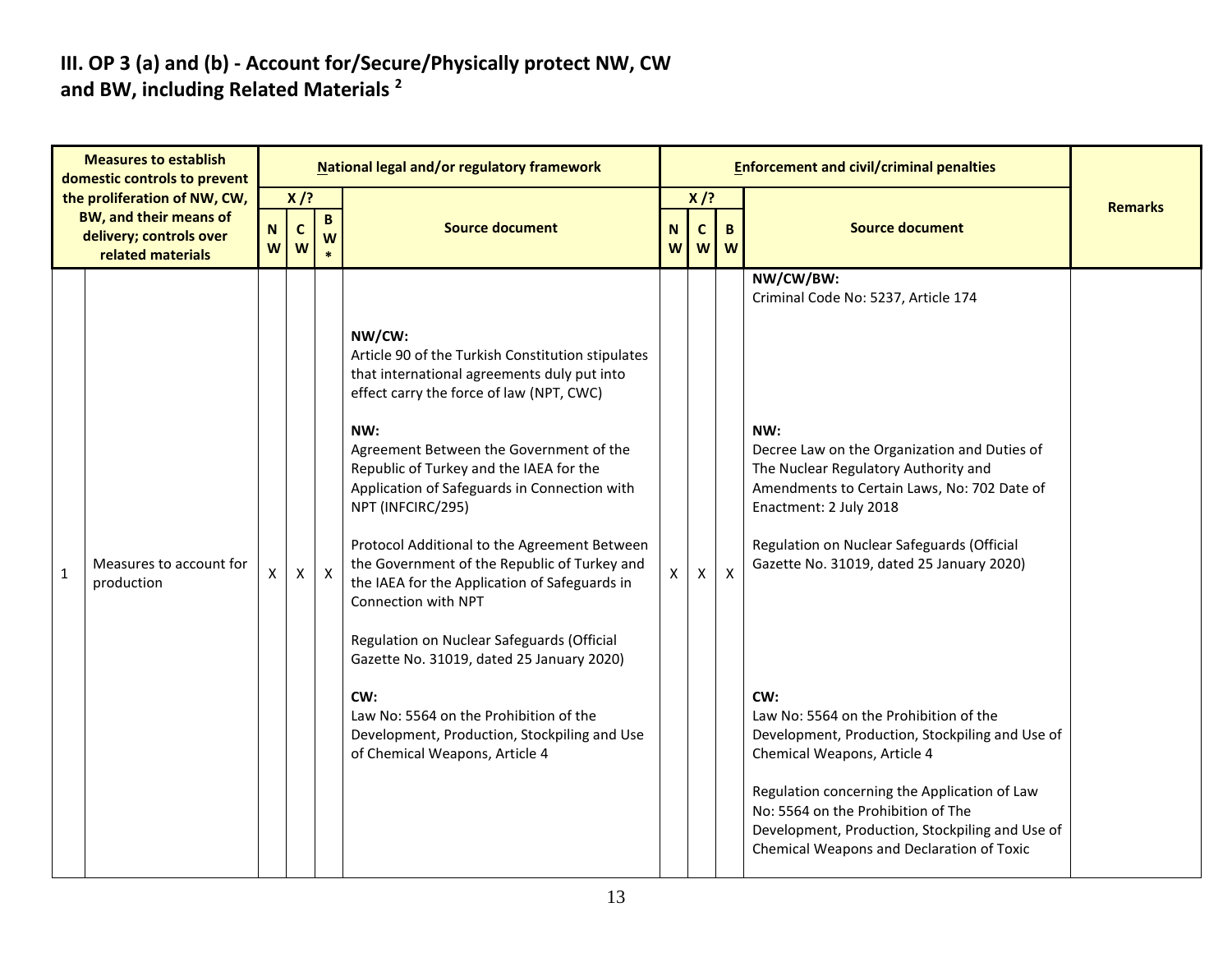|                |                                |   |   |         | BW:<br>Law No: 5996 on Veterinary Services, Plant<br>Health, Food and Animal Feed<br>Regulation on Veterinary Medical Products                                                                                                                                                                                                                                                                                                                                                                                                                                                                                                                                                                                                 |   |   |                  | Chemicals, Discrete Organic Chemicals and<br>Inspection of Related Plants<br>BW:<br>Law No: 5996 on Veterinary Services, Plant<br>Health, Food and Animal Feed<br>Regulation on Veterinary Medical Products                                                                                                                                                                                                                                                                                                                                                                                                                                                                                                                             |  |
|----------------|--------------------------------|---|---|---------|--------------------------------------------------------------------------------------------------------------------------------------------------------------------------------------------------------------------------------------------------------------------------------------------------------------------------------------------------------------------------------------------------------------------------------------------------------------------------------------------------------------------------------------------------------------------------------------------------------------------------------------------------------------------------------------------------------------------------------|---|---|------------------|-----------------------------------------------------------------------------------------------------------------------------------------------------------------------------------------------------------------------------------------------------------------------------------------------------------------------------------------------------------------------------------------------------------------------------------------------------------------------------------------------------------------------------------------------------------------------------------------------------------------------------------------------------------------------------------------------------------------------------------------|--|
| $\overline{2}$ | Measures to account for<br>use | X | X | $\cdot$ | NW/CW:<br>Article 90 of the Turkish Constitution stipulates<br>that international agreements duly put into<br>effect carry the force of law (NPT, CWC)<br>NW:<br>Agreement Between the Government of the<br>Republic of Turkey and the IAEA for the<br>Application of Safeguards in Connection with<br>NPT (INFCIRC/295)<br>Protocol Additional to the Agreement Between<br>the Government of the Republic of Turkey and<br>the IAEA for the Application of Safeguards in<br>Connection with NPT<br>Regulation on Nuclear Safeguards (Official<br>Gazette No. 31019, dated 25 January 2020)<br>CW:<br>Law No: 5564 on the Prohibition of<br>Development, Production, Stockpiling and Use<br>of the Chemical Weapons, Article 4 | X | X | $\boldsymbol{X}$ | NW/CW/BW:<br>Criminal Code No: 5237, Articles 6 and 174<br>NW:<br>Decree Law on the Organization and Duties of<br>The Nuclear Regulatory Authority and<br>Amendments to Certain Laws, No: 702 Date of<br>Enactment: 2 July 2018<br>Regulation on Nuclear Safeguards (Official<br>Gazette No. 31019, dated 25 January 2020)<br>CW:<br>Law No: 5564 on the Prohibition of<br>Development, Production, Stockpiling and Use of<br>the Chemical Weapons, Article 4<br>Regulation concerning the Application of Law<br>No: 5564 on the Prohibition of The<br>Development, Production, Stockpiling and Use of<br>Chemical Weapons and Declaration of Toxic<br>Chemicals, Discrete Organic Chemicals and<br><b>Inspection of Related Plants</b> |  |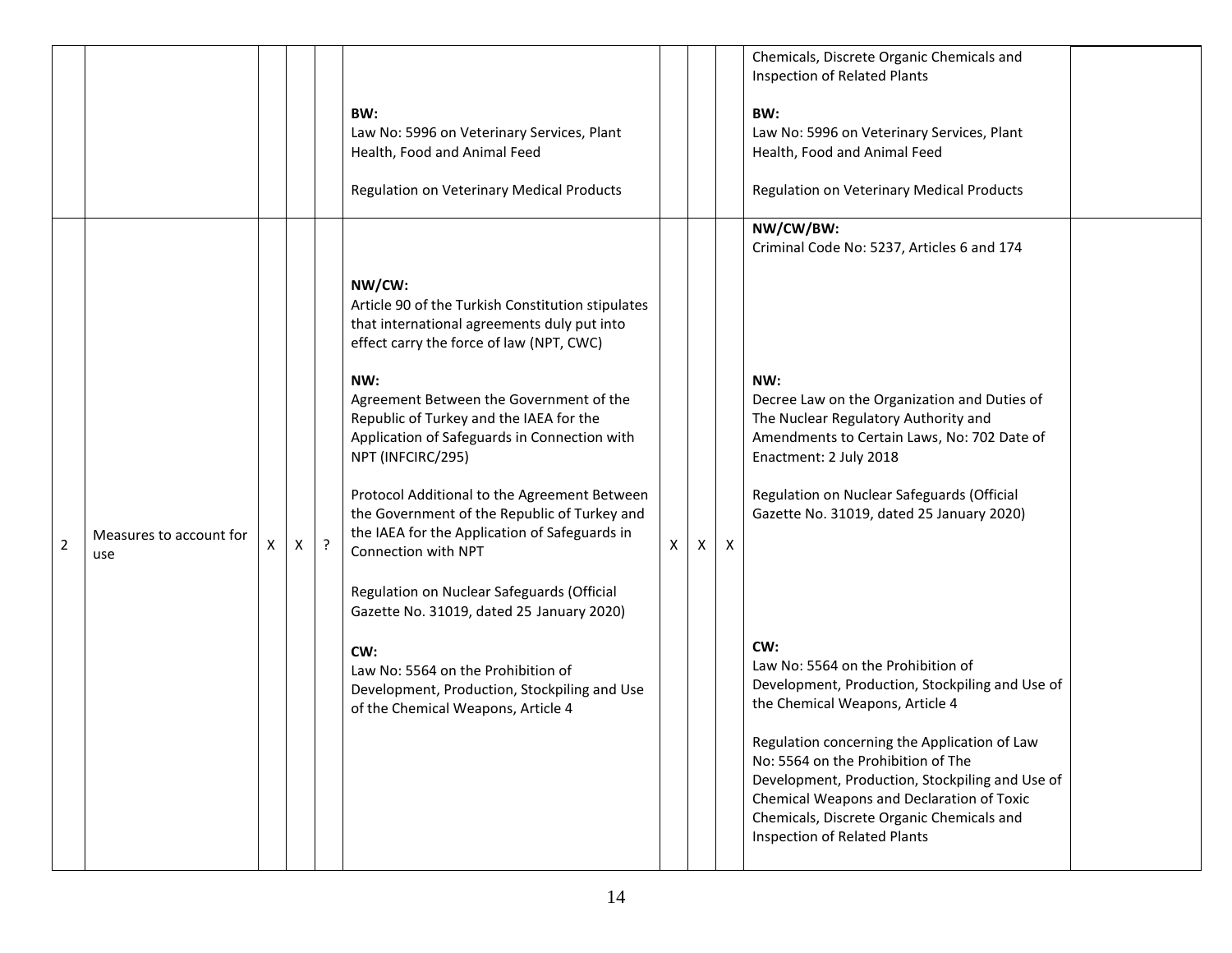|   |                                      |   |              |   | BW:<br>Law No: 5996 on Veterinary Services, Plant<br>Health, Food and Animal Feed                                                                                                                                                                                                                                                                                                                                                                                                                                                                                                                                                                                      |   |              |                           |                                                                                                                                                                                                                                                                                                                                                                                                                                                               |
|---|--------------------------------------|---|--------------|---|------------------------------------------------------------------------------------------------------------------------------------------------------------------------------------------------------------------------------------------------------------------------------------------------------------------------------------------------------------------------------------------------------------------------------------------------------------------------------------------------------------------------------------------------------------------------------------------------------------------------------------------------------------------------|---|--------------|---------------------------|---------------------------------------------------------------------------------------------------------------------------------------------------------------------------------------------------------------------------------------------------------------------------------------------------------------------------------------------------------------------------------------------------------------------------------------------------------------|
| 3 | Measures to account for<br>storage   | X | X            |   | NW:<br>Agreement Between the Government of the<br>Republic of Turkey and the IAEA for the<br>Application of Safeguards in Connection with<br>NPT (INFCIRC/295)<br>Protocol Additional to the Agreement Between<br>the Government of the Republic of Turkey and<br>the IAEA for the Application of Safeguards in<br>Connection with NPT<br>Regulation on Nuclear Safeguards (Official<br>Gazette No. 31019, dated 25 January 2020)<br>CW:<br>Law No: 5564 on the Prohibition of the<br>Development, Production, Stockpiling and Use<br>of Chemical Weapons, Article 4 (authorisation<br>for facilities to retain scheduled chemicals and<br>discrete organic chemicals) | X | $\mathsf{X}$ | $\boldsymbol{\mathsf{X}}$ | NW/CW/BW:<br>Criminal Code No: 5237, Articles 6 and 174<br>NW:<br>Decree Law on the Organization and Duties of<br>The Nuclear Regulatory Authority and<br>Amendments to Certain Laws, No: 702 Date of<br>Enactment: 2 July 2018<br>Regulation on Nuclear Safeguards (Official<br>Gazette No. 31019, dated 25 January 2020)<br>CW:<br>Law No: 5564 on the Prohibition of the<br>Development, Production, Stockpiling and Use of<br>Chemical Weapons, Article 4 |
| 4 | Measures to account for<br>transport | X | $\mathsf{X}$ | Χ | NW/CW/BW:<br>European Agreement concerning the<br>international carriage of dangerous goods by<br>road (ADR)<br>Criminal Code No: 5237, Articles 6 and 174<br>(authorisation for transport of nuclear,<br>radioactive, chemical or biological substances<br>within a country)<br>NW:<br>Regulation on Nuclear Safeguards (Official<br>Gazette No. 31019, dated 25 January 2020)                                                                                                                                                                                                                                                                                        | X | $\mathsf{X}$ | X                         | NW/CW/BW:<br>Criminal Code No: 5237, Articles 6 and 174<br>NW:<br>Decree Law on the Organization and Duties of<br>The Nuclear Regulatory Authority and<br>Amendments to Certain Laws, No: 702 Date of<br>Enactment: 2 July 2018                                                                                                                                                                                                                               |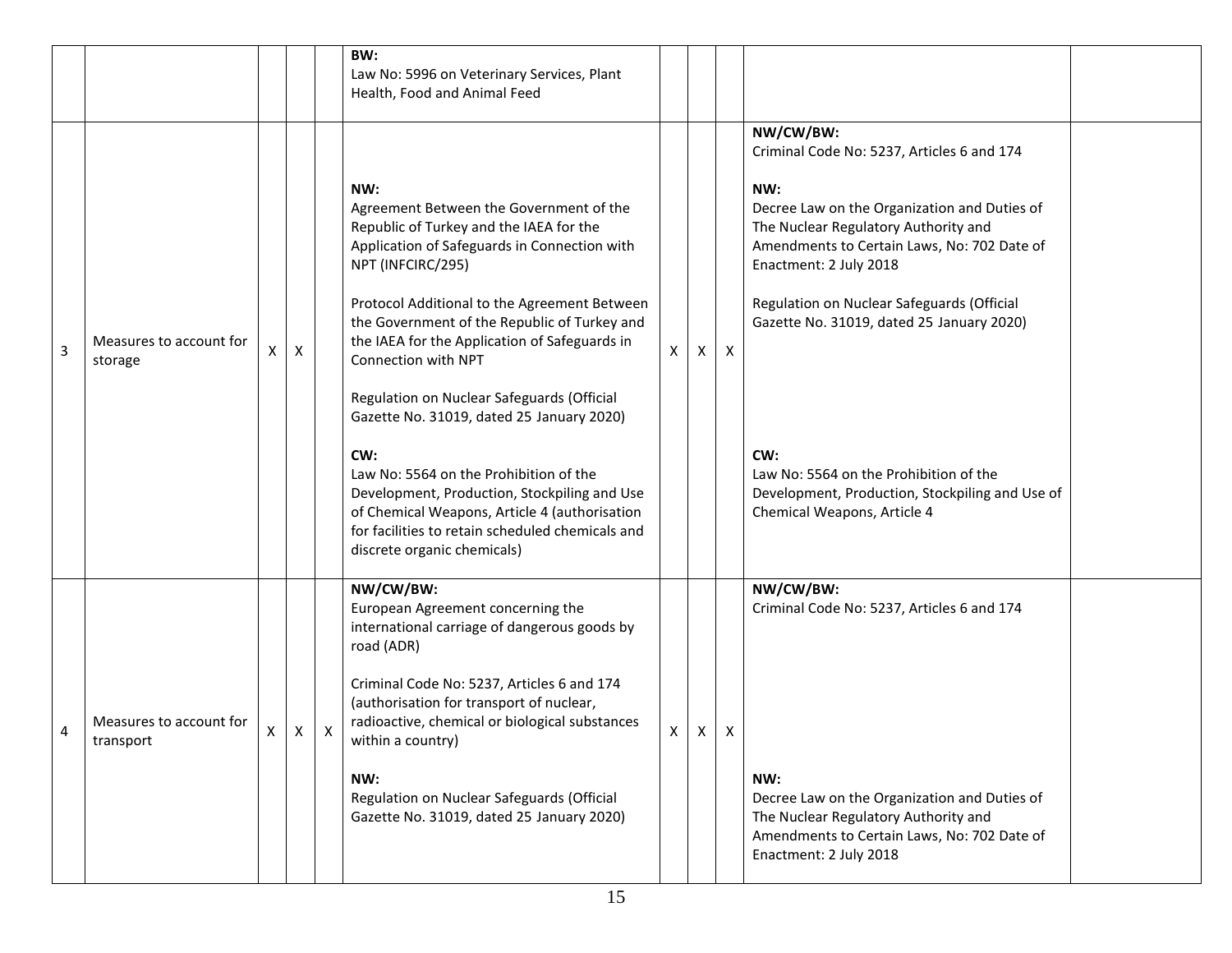|   |                                  |   |   |         | Regulation on Safe Transportation of<br>Radioactive Materials (Official Gazette No.<br>25869, dated 8 July 2005)                                                                                                                                                                                                                                                                                                                                                                                                                             |   |         | Regulation on Nuclear Safeguards (Official<br>Gazette No. 31019, dated 25 January 2020)                                                                                                                                                                                                                                                                                                                                                                                                                                                                                                                                                                                                       |  |
|---|----------------------------------|---|---|---------|----------------------------------------------------------------------------------------------------------------------------------------------------------------------------------------------------------------------------------------------------------------------------------------------------------------------------------------------------------------------------------------------------------------------------------------------------------------------------------------------------------------------------------------------|---|---------|-----------------------------------------------------------------------------------------------------------------------------------------------------------------------------------------------------------------------------------------------------------------------------------------------------------------------------------------------------------------------------------------------------------------------------------------------------------------------------------------------------------------------------------------------------------------------------------------------------------------------------------------------------------------------------------------------|--|
| 5 | Measures to secure<br>production | X | X | $\cdot$ | NW:<br>Regulation on the Physical Protection of<br><b>Nuclear Facilities and Nuclear Materials</b><br>(Official Gazette No.28300, dated 22 May<br>2012)<br>Procedures on Security of Radioactive Sources<br>CW:<br>Law No: 5564 on the Prohibition of<br>Development, Production, Stockpiling and Use<br>of the Chemical Weapons, Article 4 (State<br>interprets this article to cover securing<br>production through the permit and inspections<br>process)<br>BW:<br>Regulation on Veterinary Medical Products                             | X | $\cdot$ | NW:<br>Decree Law on the Organization and Duties of<br>The Nuclear Regulatory Authority and<br>Amendments to Certain Laws, No: 702 Date of<br>Enactment: 2 July 2018<br>Regulation on the Physical Protection of Nuclear<br>Facilities and Nuclear Materials (Official Gazette<br>No. 28300, dated 22 May 2012) (with respect to<br>CPPNM and its amendment), Chapter Six<br>(Inspections, Exercises and Sanctions)<br>CW:<br>Regulation concerning the Application of Law<br>No: 5564 on the Prohibition of The<br>Development, Production, Stockpiling and Use of<br>Chemical Weapons and Declaration of Toxic<br>Chemicals, Discrete Organic Chemicals and<br>Inspection of Related Plants |  |
| 6 | Measures to secure use           | Χ | X |         | NW:<br>Article 90 of the Turkish Constitution stipulates<br>that international agreements duly put into<br>effect carry the force of law (CPPNM and<br>CPPNM/A)<br>Regulation on the Control of High Activity<br>Sealed Radioactive Sources and Orphan<br>Sources (Official Gazette No.27176, dated 21<br>March 2009), Articles 5, 6(b)<br>Regulation on the Physical Protection of<br><b>Nuclear Facilities and Nuclear Materials</b><br>(Official Gazette No.28300, dated 22 May<br>2012)<br>Procedures on Security of Radioactive Sources | X | ?       | NW:<br>Decree Law on the Organization and Duties of<br>The Nuclear Regulatory Authority and<br>Amendments to Certain Laws, No: 702 Date of<br>Enactment: 2 July 2018<br>Regulation on the Physical Protection of Nuclear<br>Facilities and Nuclear Materials (Official Gazette<br>No.28300, dated 22 May 2012) (with respect to<br>CPPNM and its amendment), Chapter Six<br>(Inspections, Exercises and Sanctions)                                                                                                                                                                                                                                                                            |  |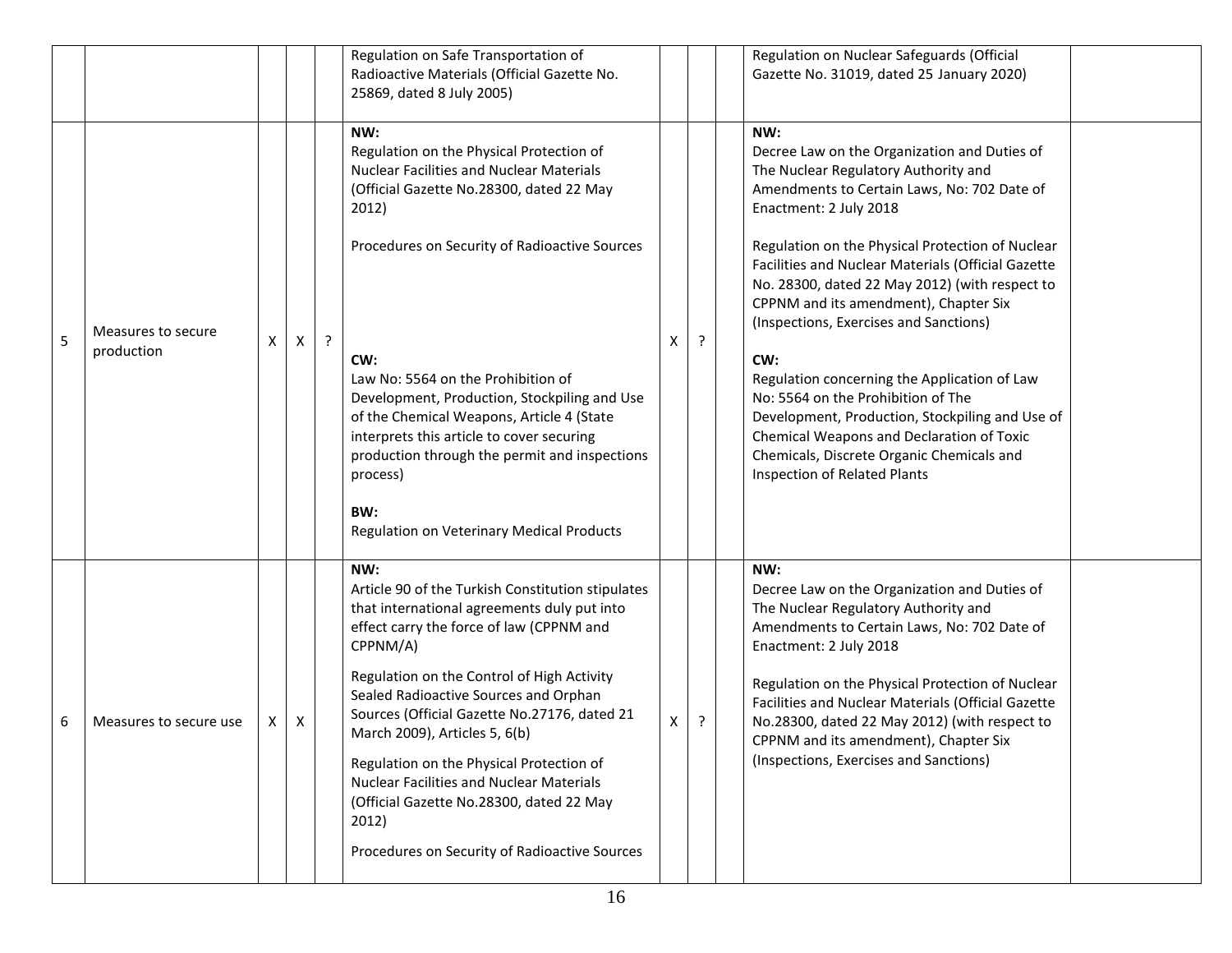|                |                                 |   |                           |             | CW:<br>Law No: 5564 on the Prohibition of<br>Development, Production, Stockpiling and Use<br>of the Chemical Weapons, Article 4 (State<br>interprets this article to cover securing use<br>through the permit and inspections process)                                                                                                                                                                                                                                                                                                                                                                                                                                                                                                                                                          |   |   |              | CW:<br>Regulation concerning the Application of Law<br>No: 5564 on the Prohibition of The<br>Development, Production, Stockpiling and Use of<br>Chemical Weapons and Declaration of Toxic<br>Chemicals, Discrete Organic Chemicals and<br>Inspection of Related Plants                                                                                                                                                                                                                                                                                                                                                                                         |  |
|----------------|---------------------------------|---|---------------------------|-------------|-------------------------------------------------------------------------------------------------------------------------------------------------------------------------------------------------------------------------------------------------------------------------------------------------------------------------------------------------------------------------------------------------------------------------------------------------------------------------------------------------------------------------------------------------------------------------------------------------------------------------------------------------------------------------------------------------------------------------------------------------------------------------------------------------|---|---|--------------|----------------------------------------------------------------------------------------------------------------------------------------------------------------------------------------------------------------------------------------------------------------------------------------------------------------------------------------------------------------------------------------------------------------------------------------------------------------------------------------------------------------------------------------------------------------------------------------------------------------------------------------------------------------|--|
| $\overline{7}$ | Measures to secure<br>storage   | X | $\boldsymbol{\mathsf{X}}$ |             | NW:<br>Article 90 of the Turkish Constitution stipulates<br>that international agreements duly put into<br>effect carry the force of law (CPPNM and<br>CPPNM/A)<br>Regulation on the Control of High Activity<br>Sealed Radioactive Sources and Orphan<br>Sources (Official Gazette No.27176, dated 21<br>March 2009), Articles 5 (keep), 6(b)<br>Regulation on the Physical Protection of<br><b>Nuclear Facilities and Nuclear Materials</b><br>(Official Gazette No.28300, dated 22 May<br>2012)<br>Procedures on Security of Radioactive Sources<br>CW:<br>Law No: 5564 on the Prohibition of<br>Development, Production, Stockpiling and Use<br>of the Chemical Weapons, Article 4 (2)<br>(confiscation of toxic chemicals or precursors<br>retained contrary to the provisions of the law) | X | X |              | NW:<br>Decree Law on the Organization and Duties of<br>The Nuclear Regulatory Authority and<br>Amendments to Certain Laws, No: 702 Date of<br>Enactment: 2 July 2018<br>Regulation on the Physical Protection of Nuclear<br>Facilities and Nuclear Materials (Official Gazette<br>No. 28300, dated 22 May 2012) (with respect to<br>CPPNM and its amendment), Chapter Six<br>(Inspections, Exercises and Sanctions)<br>CW:<br>Law No: 5564 on the Prohibition of<br>Development, Production, Stockpiling and Use<br>of the Chemical Weapons, Article 4(2)<br>(confiscation of toxic chemicals or precursors<br>retained contrary to the provisions of the law) |  |
|                |                                 |   |                           |             |                                                                                                                                                                                                                                                                                                                                                                                                                                                                                                                                                                                                                                                                                                                                                                                                 |   |   |              | Regulation concerning the Application of Law<br>No: 5564 on the Prohibition of The<br>Development, Production, Stockpiling and Use of<br>Chemical Weapons and Declaration of Toxic<br>Chemicals, Discrete Organic Chemicals and<br><b>Inspection of Related Plants</b>                                                                                                                                                                                                                                                                                                                                                                                         |  |
| 8              | Measures to secure<br>transport | X | $\mathsf{X}^-$            | $\mathsf X$ | NW/CW/BW:<br>European Agreement concerning the<br>international carriage of dangerous goods by<br>road (ADR)                                                                                                                                                                                                                                                                                                                                                                                                                                                                                                                                                                                                                                                                                    | X | X | $\mathsf{X}$ |                                                                                                                                                                                                                                                                                                                                                                                                                                                                                                                                                                                                                                                                |  |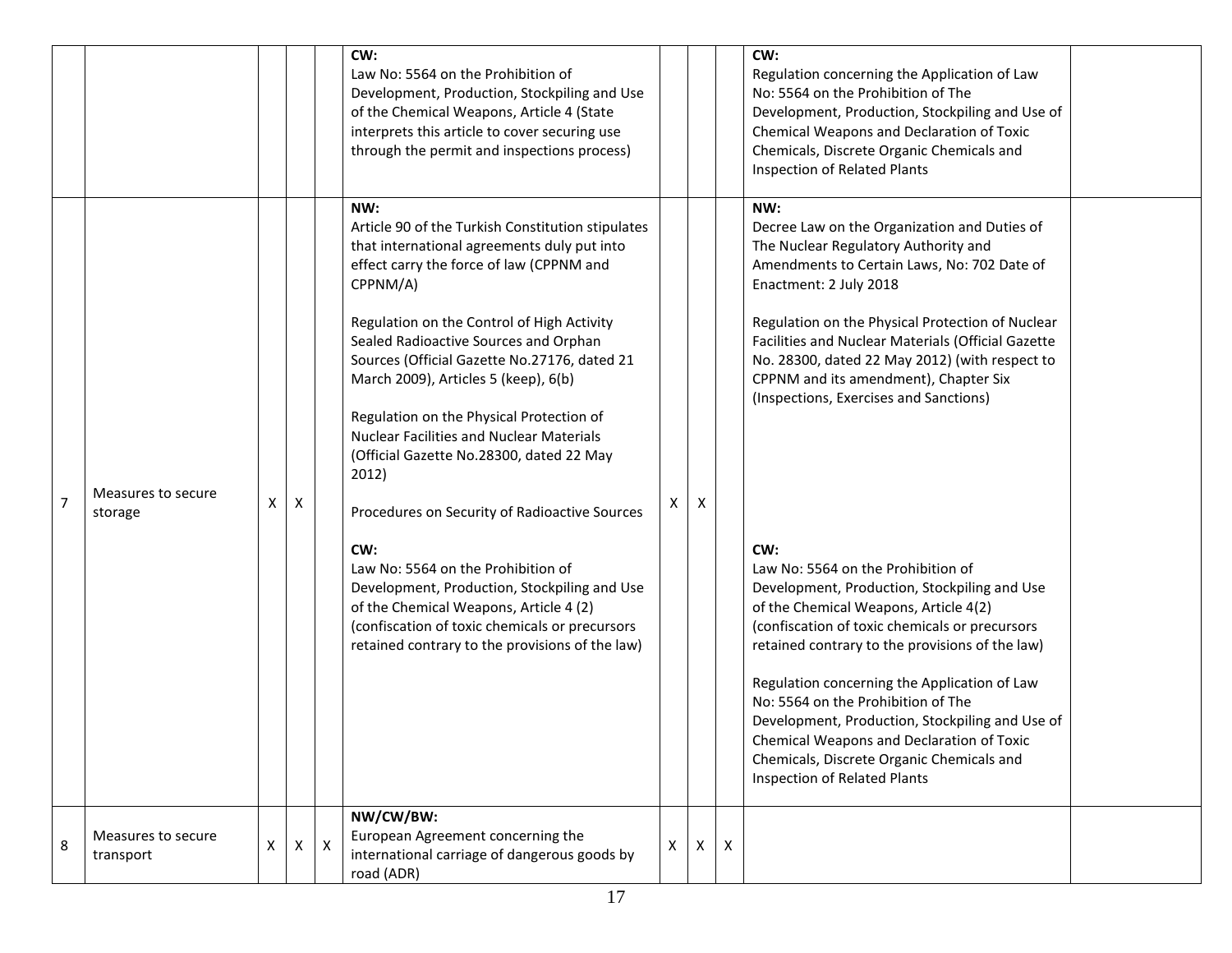|  | NW:<br>Article 90 of the Turkish Constitution stipulates<br>that international agreements duly put into<br>effect carry the force of law (CPPNM and<br>CPPNM/A)                                                                                                 | NW:<br>Decree Law on the Organization and Duties of<br>The Nuclear Regulatory Authority and<br>Amendments to Certain Laws, No: 702 Date of<br>Enactment: 2 July 2018                                                                                            |  |
|--|-----------------------------------------------------------------------------------------------------------------------------------------------------------------------------------------------------------------------------------------------------------------|-----------------------------------------------------------------------------------------------------------------------------------------------------------------------------------------------------------------------------------------------------------------|--|
|  | Road Transport Code No: 4925, Article 5<br>Regulation on transport of hazardous<br>substances by road (Official Gazette No. 26479,<br>dated 31 March 2007                                                                                                       | Regulation on the Physical Protection of Nuclear<br>Facilities and Nuclear Materials (Official Gazette<br>No.28300, dated 22 May 2012) (with respect to<br>CPPNM and its amendment), Chapter Six<br>(Inspections, Exercises and Sanctions)                      |  |
|  | Regulation on the Control of High Activity<br>Sealed Radioactive Sources and Orphan<br>Sources (Official Gazette No.27176, dated 21<br>March 2009)                                                                                                              |                                                                                                                                                                                                                                                                 |  |
|  | Regulation on the Physical Protection of<br>Nuclear Facilities and Nuclear Materials<br>(Official Gazette No. 28300, dated 22 May<br>2012)                                                                                                                      |                                                                                                                                                                                                                                                                 |  |
|  | Regulation on Safe Transportation of<br>Radioactive Materials (Official Gazette<br>No.25869, dated 8 July 2005)                                                                                                                                                 |                                                                                                                                                                                                                                                                 |  |
|  | Procedures on Security of Radioactive Sources<br>CW:<br>Regulation on transport of hazardous<br>substances by road (Official Gazette No. 26479,<br>dated 31 March 2007)                                                                                         | CW:<br>Regulation on transport of hazardous substances<br>by road (Official Gazette No. 26479, dated 31<br>March 2007)                                                                                                                                          |  |
|  | Regulation concerning the Application of Law<br>No: 5564 on the Prohibition of The<br>Development, Production, Stockpiling and Use<br>of Chemical Weapons and Declaration of Toxic<br>Chemicals, Discrete Organic Chemicals and<br>Inspection of Related Plants | Regulation concerning the Application of Law<br>No: 5564 on the Prohibition of The<br>Development, Production, Stockpiling and Use of<br>Chemical Weapons and Declaration of Toxic<br>Chemicals, Discrete Organic Chemicals and<br>Inspection of Related Plants |  |
|  | BW:<br>Regulation on transport of infectious<br>substances and infectious diagnostic and<br>clinical sample, (2010), Official Gazette No.                                                                                                                       | BW:<br>Regulation on transport of infectious substances<br>and infectious diagnostic and clinical samples<br>(2010), Official Gazette No. 27710                                                                                                                 |  |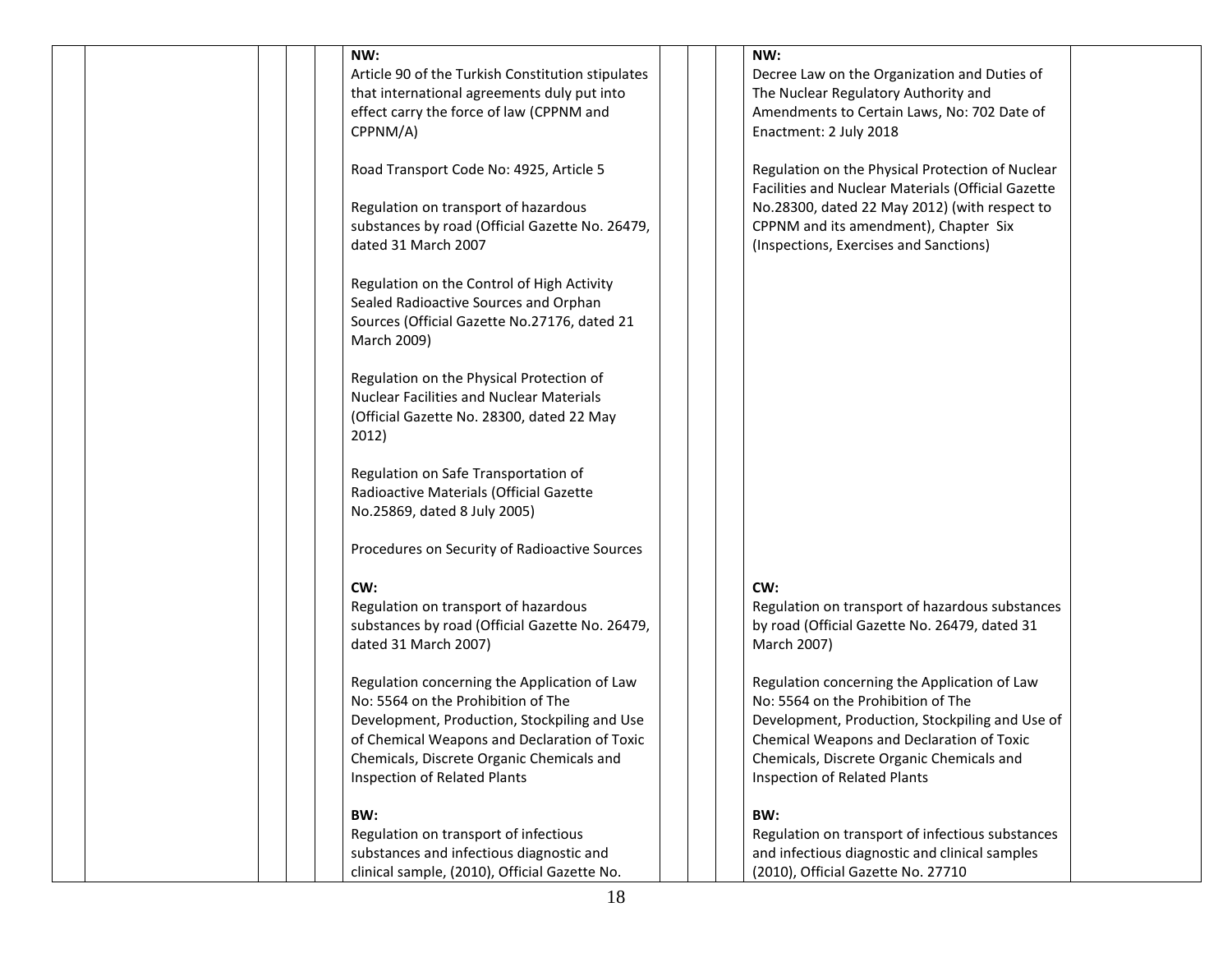|    |                                 |   |   |              | 27710                                                                                                                                                                                                                                                                                                                                                                                                                                                                                          |   |   |                                                                                                                                                                                                                                                                                                                                                                                                                                                                                                                                            |  |
|----|---------------------------------|---|---|--------------|------------------------------------------------------------------------------------------------------------------------------------------------------------------------------------------------------------------------------------------------------------------------------------------------------------------------------------------------------------------------------------------------------------------------------------------------------------------------------------------------|---|---|--------------------------------------------------------------------------------------------------------------------------------------------------------------------------------------------------------------------------------------------------------------------------------------------------------------------------------------------------------------------------------------------------------------------------------------------------------------------------------------------------------------------------------------------|--|
| 9  | Physical protection<br>measures | X |   | $\tilde{.}$  | NW:<br>Regulation on the Physical Protection of<br><b>Nuclear Facilities and Nuclear Materials</b><br>(Official Gazette No. 28300, dated 22 May<br>2012) (with respect to CPPNM and its<br>amendment)<br>Regulation on Military Forbidden Zones and<br>Security Areas (Official Gazette No. 18033,<br>dated 30 April 1983)<br>Regulation on Protection Against Sabotage<br>BW:<br>Regulation on Veterinary Diagnosis and<br>Analysis Laboratories<br>Regulation on Veterinary Medical Products | X | ŗ | NW:<br>Decree Law on the Organization and Duties of<br>The Nuclear Regulatory Authority and<br>Amendments to Certain Laws, No: 702 Date of<br>Enactment: 2 July 2018<br>Regulation on the Physical Protection of Nuclear<br>Facilities and Nuclear Materials (Official Gazette<br>No. 28300, dated 22 May 2012) (with respect to<br>CPPNM and its amendment), Chapter Six<br>(Inspections, Exercises and Sanctions)<br>BW:<br>Regulation on Veterinary Diagnosis and Analysis<br>Laboratories<br>Regulation on Veterinary Medical Products |  |
| 10 | <b>Personnel Reliability</b>    | X | X | $\mathsf{X}$ | NW/CW/BW:<br>Law No: 5202 on Defence Industry Security<br>(Measures with regard to the National Control<br>Lists (i.e., Personal Security Clearances, Facility<br>Security Clearances) are taken by the Ministry<br>of National Defence in accordance with the<br>provisions of the Law no. 5202)<br>NW:<br>Regulation on the Physical Protection of<br><b>Nuclear Facilities and Nuclear Materials</b><br>(Official Gazette No. 28300, dated 22 May<br>2012)                                  | X |   | NW:<br>Decree Law on the Organization and Duties of<br>The Nuclear Regulatory Authority and<br>Amendments to Certain Laws, No: 702 Date of<br>Enactment: 2 July 2018<br>Regulation on the Physical Protection of Nuclear<br>Facilities and Nuclear Materials (Official Gazette<br>No. 28300, dated 22 May 2012) (with respect to<br>CPPNM and its amendment), Chapter Six<br>(Inspections, Exercises and Sanctions)                                                                                                                        |  |

2. Related materials: materials, equipment and technology covered by relevant multilateral treaties and arrangements, or included on national control lists, which could be used for the design, development, production or use of nuclear, chemical and biological weapons and their means of delivery.

\* Information required in this section may also be available in the State's Confidence Building Measures report, if submitted to the BWC Implementation Support Unit (online at: [http://www.unog.ch/80256EE600585943/\(httpPages\)/4FA4DA37A55C7966C12575780055D9E8?OpenDocument\)](http://www.unog.ch/80256EE600585943/(httpPages)/4FA4DA37A55C7966C12575780055D9E8?OpenDocument)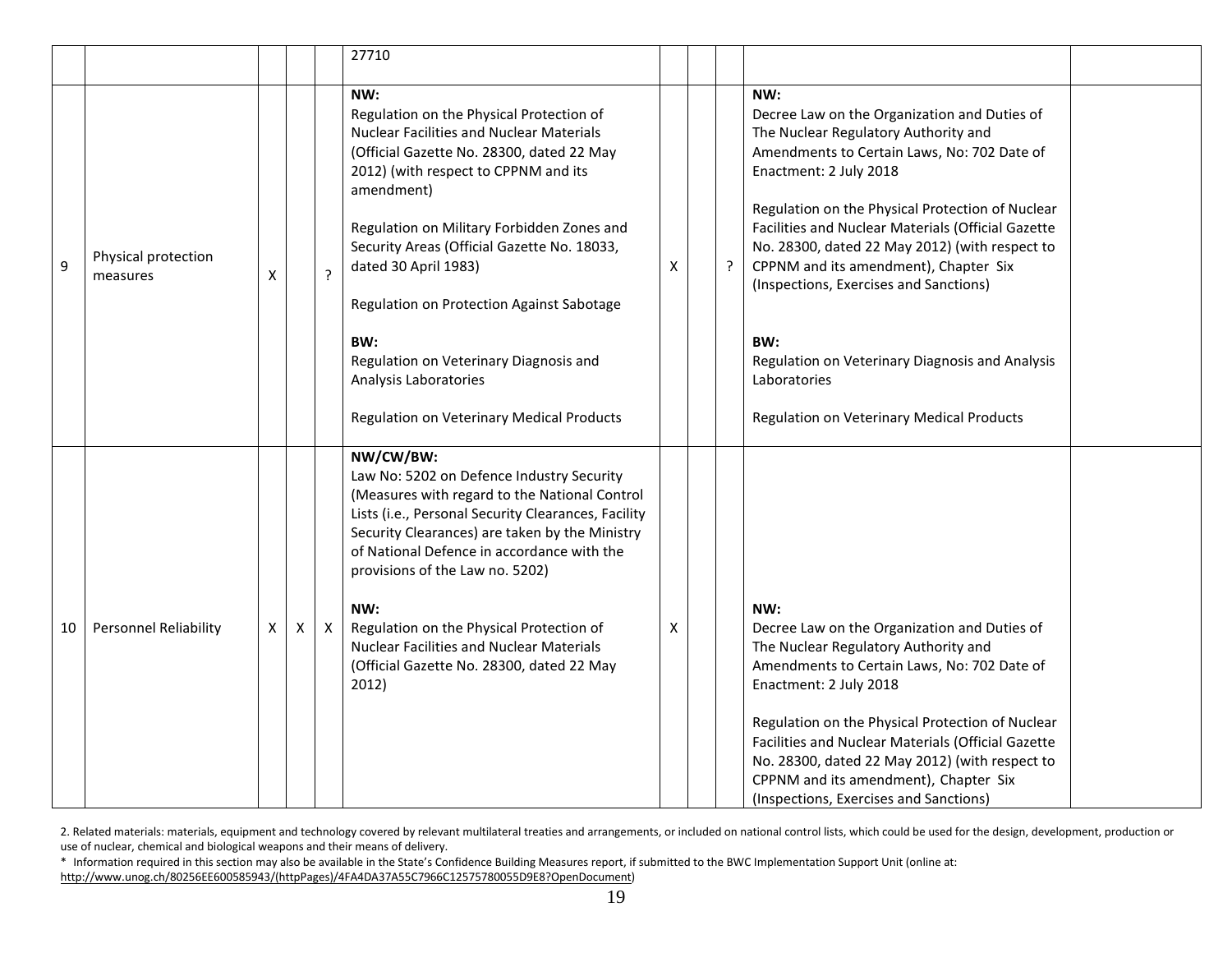#### **IV. OP 3 (a) and (b) - Account for/Secure/Physically protect NW including Related Materials (NW specific)**

|   | <b>Measures to establish</b><br>domestic controls to prevent<br>the proliferation of NW, and<br>their means of delivery;<br>controls over related<br>materials | <b>Source document</b>                                                                                                                                                                                                                                        |  |  |  |  |  |  |  |
|---|----------------------------------------------------------------------------------------------------------------------------------------------------------------|---------------------------------------------------------------------------------------------------------------------------------------------------------------------------------------------------------------------------------------------------------------|--|--|--|--|--|--|--|
| 1 | National regulatory<br>authority                                                                                                                               | <b>Nuclear Regulatory Authority</b>                                                                                                                                                                                                                           |  |  |  |  |  |  |  |
|   |                                                                                                                                                                | Article 90 of the Turkish Constitution stipulates that international agreements duly put into effect carry the force of law<br>(NPT)<br>Decree Law on the Organization and Duties of The Nuclear Regulatory Authority and Amendments to Certain Laws, No: 702 |  |  |  |  |  |  |  |
|   | Licensing of nuclear                                                                                                                                           | Date of Enactment: 2 July 2018                                                                                                                                                                                                                                |  |  |  |  |  |  |  |
| 2 | installations/entities/<br>use of materials                                                                                                                    | Decree on Licensing of Nuclear Installations, Official Gazette No. 18256 (1983)                                                                                                                                                                               |  |  |  |  |  |  |  |
|   |                                                                                                                                                                | Law No: 5201 on Control of Industrial Enterprises Producing Vehicles and Equipment of War and Arms Ammunition and<br><b>Explosive Material, Article 8</b>                                                                                                     |  |  |  |  |  |  |  |
|   |                                                                                                                                                                | Criminal Code No: 5237, Articles 6, 174 (penalty for unauthorised activities involving nuclear substances)                                                                                                                                                    |  |  |  |  |  |  |  |
| 3 | <b>IAEA Safeguards</b><br>Agreements                                                                                                                           | INFCIRC/295 (in force 1 September 1981)<br>Additional Protocol (in force 17 July 2001)                                                                                                                                                                        |  |  |  |  |  |  |  |
| 4 | IAEA Code of Conduct<br>on Safety and Security<br>of Radioactive Sources                                                                                       | Notification pursuant to GC(47)/RES/7.B                                                                                                                                                                                                                       |  |  |  |  |  |  |  |
|   | Supplementary<br>Guidance on the Import<br>and Export of                                                                                                       | Notification pursuant to GC(48)/RES/10.D                                                                                                                                                                                                                      |  |  |  |  |  |  |  |
| 5 | Radioactive Sources of<br>the Code of Conduct on<br>the Safety and Security<br>of Radioactive Sources                                                          | Regulation on Radiation Safety (Official Gazette No. 23999, dated 24 March 2000)                                                                                                                                                                              |  |  |  |  |  |  |  |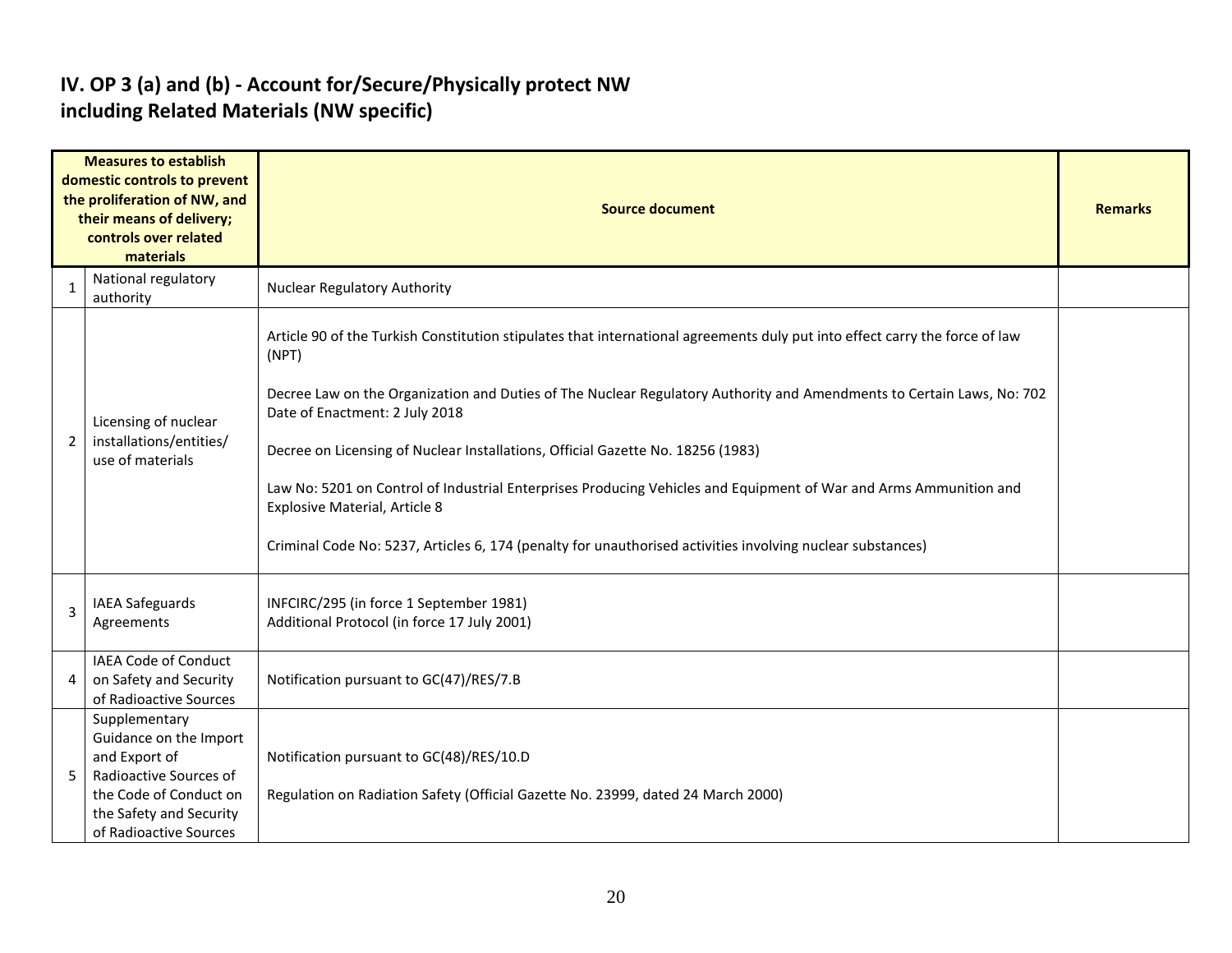| 6  | <b>IAEA</b> Incident and<br><b>Trafficking Database</b>                                                                                        | Participates                                                                                                                                                                                                                                                                                                                                                                                                                                                                                                                  |  |
|----|------------------------------------------------------------------------------------------------------------------------------------------------|-------------------------------------------------------------------------------------------------------------------------------------------------------------------------------------------------------------------------------------------------------------------------------------------------------------------------------------------------------------------------------------------------------------------------------------------------------------------------------------------------------------------------------|--|
|    | <b>Integrated Nuclear</b><br>Security Support Plan<br>(INSSP) / International<br><b>Physical Protection</b><br><b>Advisory Service (IPPAS)</b> |                                                                                                                                                                                                                                                                                                                                                                                                                                                                                                                               |  |
| 8  | Applying the physical<br>protection<br>recommendations in<br>INFCIRC/225/Rev.5                                                                 |                                                                                                                                                                                                                                                                                                                                                                                                                                                                                                                               |  |
| 9  | Other Agreements<br>related to IAEA                                                                                                            | Convention on Early Notification of a Nuclear Accident (deposit 27 February 1987)<br>Convention on Assistance in the Case of a Nuclear Accident or Radiological Emergency (deposit 24 June 1992)<br>Joint Protocol Relating to the Application of the Vienna Convention and the Paris Convention (deposit 27 January 1992)<br>Convention on Nuclear Safety (deposit 11 September 1995)<br>Joint Convention on the Safety of Spent Fuel Management and on the Safety of Radioactive Waste Management (deposit<br>29 July 1999) |  |
| 10 | National legislation and<br>regulations related to<br>nuclear material<br>including CPPNM                                                      | Article 90 of the Turkish Constitution stipulates that international agreements duly put into effect carry the force of law<br>(CPPNM, CPPNM 2005 Amendment)<br>Regulation on the Physical Protection of Nuclear Facilities and Nuclear Materials, (Official Gazette No. 28300, dated 22 May<br>2012)                                                                                                                                                                                                                         |  |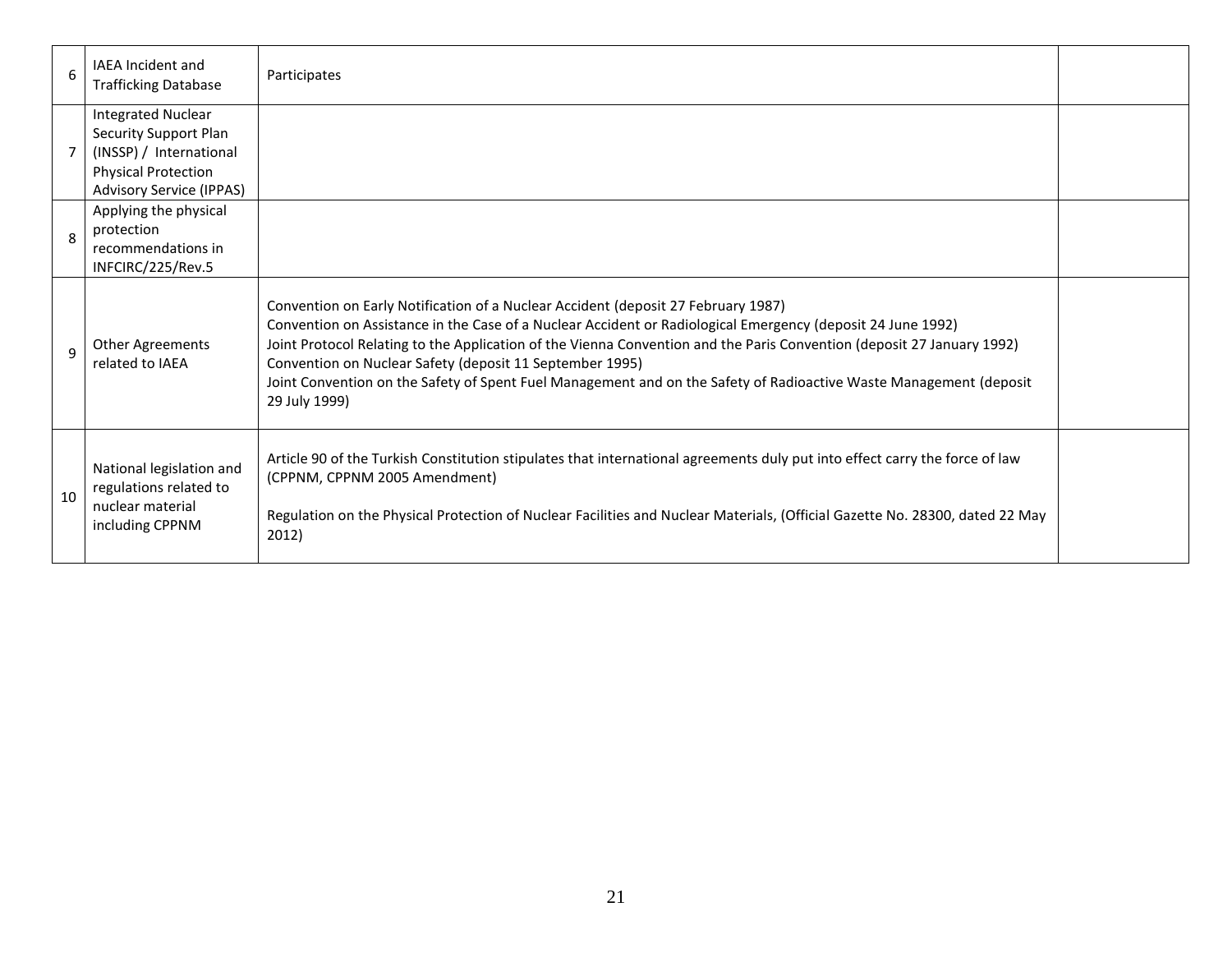#### **V. OP 3 (a) and (b) - Account for/Secure/Physically protect CW including Related Materials (CW specific)**

|                | <b>Measures to establish</b><br>domestic controls to prevent<br>the proliferation of CW, and<br>their means of delivery;<br>controls over related<br>materials | <b>Source document</b>                                                                                                                                                                                                                                                                                                                                                                                                                                                                                                                                                                                                                                                                                                                                                                                                                                                                         |  |  |  |  |  |  |
|----------------|----------------------------------------------------------------------------------------------------------------------------------------------------------------|------------------------------------------------------------------------------------------------------------------------------------------------------------------------------------------------------------------------------------------------------------------------------------------------------------------------------------------------------------------------------------------------------------------------------------------------------------------------------------------------------------------------------------------------------------------------------------------------------------------------------------------------------------------------------------------------------------------------------------------------------------------------------------------------------------------------------------------------------------------------------------------------|--|--|--|--|--|--|
| $\mathbf{1}$   | National CWC authority                                                                                                                                         | Law No: 5564 on the Prohibition of Development, Production, Stockpiling and Use of the Chemical Weapons, Article 4<br>Regulation concerning the Application of Law No: 5564 on the Prohibition of The Development, Production, Stockpiling and<br>Use of Chemical Weapons and Declaration of Toxic Chemicals, Discrete Organic Chemicals and Inspection of Related Plants<br>Ministry of Foreign Affairs (DDG for the OSCE, Arms Control and Disarmament)                                                                                                                                                                                                                                                                                                                                                                                                                                      |  |  |  |  |  |  |
| $\overline{2}$ | Licensing/registration of<br>installations/facilities/<br>persons/entities/use/<br>handling of related<br>materials                                            | Article 90 of the Turkish Constitution stipulates that international agreements duly put into effect carry the force of law<br>(CWC)<br>Law No: 5564 on the Prohibition of the Development, Production, Stockpiling and Use of Chemical Weapons, Articles 4, 5, 6<br>Law No: 5201 on Control of Industrial Enterprises Producing Vehicles and Equipment of War and Arms Ammunition and<br>Explosive Material, Article 8<br>Criminal Code No: 5237, Articles 6 and 174 (penalty for unauthorised activities involving chemical substances)<br>Communiqué on importation of chemicals listed in the Annex CWC Chemical Weapons Convention (Import: 2020/17)<br>Communiqué on the Exportation of Chemical Substances listed in the Annexes to the Convention of Chemical Weapons<br>(Export: 2017/7)<br>Communiqué on the Control of the Exports of Dual-Use and Sensitive Goods (Export 2003/12) |  |  |  |  |  |  |
| $\overline{3}$ | Old or abandoned<br>chemical weapons                                                                                                                           |                                                                                                                                                                                                                                                                                                                                                                                                                                                                                                                                                                                                                                                                                                                                                                                                                                                                                                |  |  |  |  |  |  |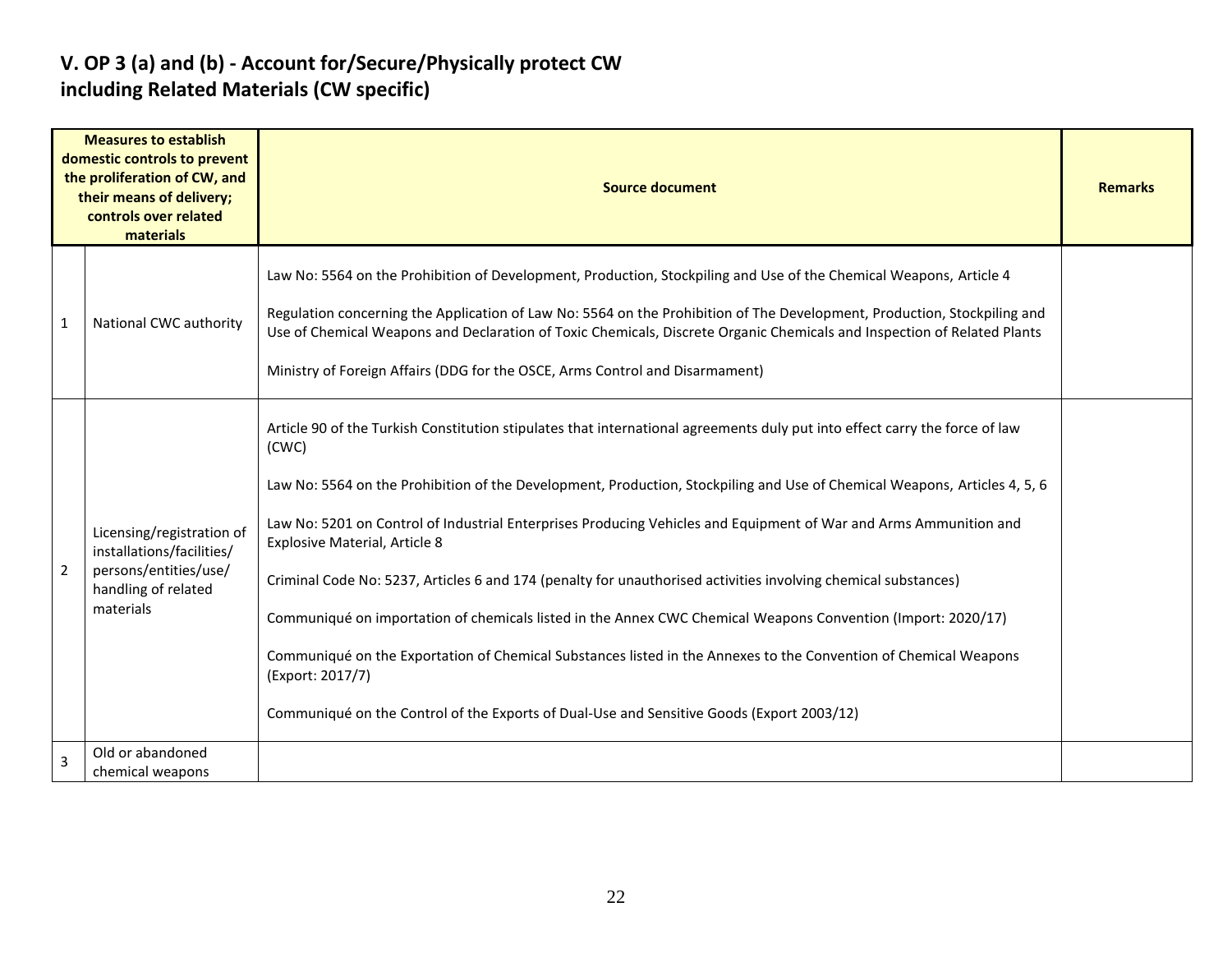#### **VI. OP 3 (a) and (b) - Account for/Secure/Physically protect BW including Related Materials (BW specific)**

| <b>Measures to establish</b><br>domestic controls to prevent<br>the proliferation of BW, their<br>means of delivery; controls<br>over related materials |                                                                                                          | Source document                                                                                                                                                                                                                                                                                                                                                                                                                                                                                                                                                                                                                                    | <b>Remarks</b> |
|---------------------------------------------------------------------------------------------------------------------------------------------------------|----------------------------------------------------------------------------------------------------------|----------------------------------------------------------------------------------------------------------------------------------------------------------------------------------------------------------------------------------------------------------------------------------------------------------------------------------------------------------------------------------------------------------------------------------------------------------------------------------------------------------------------------------------------------------------------------------------------------------------------------------------------------|----------------|
|                                                                                                                                                         | Licensing/registration of<br>installations/facilities/<br>persons/entities/use/<br>handling of materials | Communiqué on licensing, importation, production and use of biological control materials (Official Gazette No. 27021,<br>dated 11 October 2008)<br>Law No: 5996 on Veterinary Services, Plant Health, Food and Animal Feed Law, Article 15(8)<br>Law No: 5201 on Control of Industrial Enterprises Producing Vehicles and Equipment of War and Arms Ammunition and<br><b>Explosive Material, Article 8</b><br>Criminal Code No: 5237, Articles 6 and 174 (penalty for unauthorised activities involving biological substances)<br>Regulation on Veterinary Diagnosis and Analysis Laboratories<br><b>Regulation on Veterinary Medical Products</b> |                |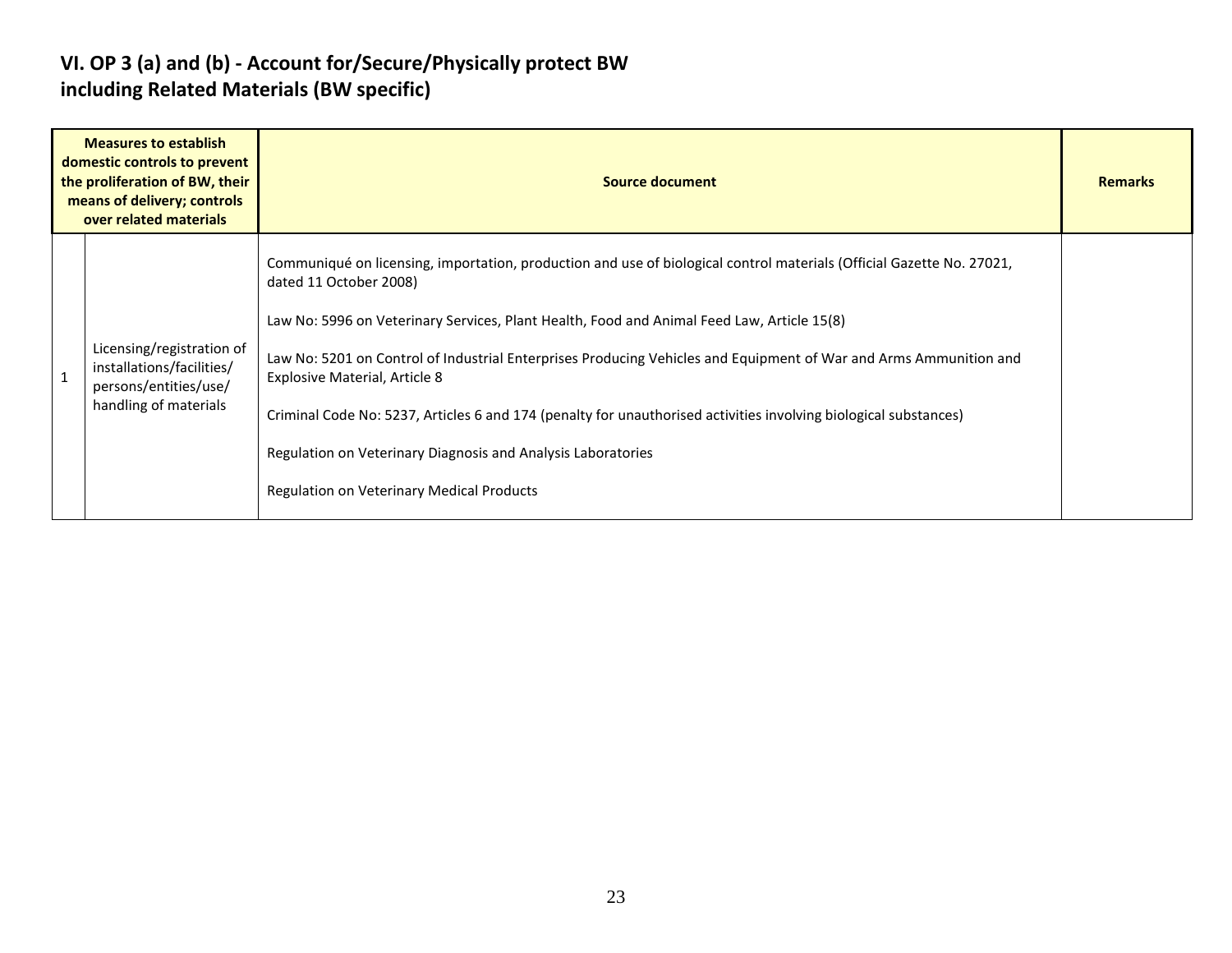# **VII. OP 3 (c) and (d) and related matters from OP 6 - Controls of NW,**

### **CW and BW, including Related Materials**

| <b>Border controls and export</b><br>and trans-shipment controls<br>to prevent the proliferation             |                                                                                  | <b>National legal framework</b> |                            |              |                                                                                                                                                                                                                                                                                                                                                                                                                                                                                                                                                                                                                                                                                                                                                                                                                                                                                                                        |              |                            | <b>Enforcement and civil/criminal penalties</b> |                                                                                                                                                                                                                                                             |                |  |  |
|--------------------------------------------------------------------------------------------------------------|----------------------------------------------------------------------------------|---------------------------------|----------------------------|--------------|------------------------------------------------------------------------------------------------------------------------------------------------------------------------------------------------------------------------------------------------------------------------------------------------------------------------------------------------------------------------------------------------------------------------------------------------------------------------------------------------------------------------------------------------------------------------------------------------------------------------------------------------------------------------------------------------------------------------------------------------------------------------------------------------------------------------------------------------------------------------------------------------------------------------|--------------|----------------------------|-------------------------------------------------|-------------------------------------------------------------------------------------------------------------------------------------------------------------------------------------------------------------------------------------------------------------|----------------|--|--|
| of nuclear, chemical and<br>biological weapons and their<br>means of delivery including<br>related materials |                                                                                  |                                 | $X$ /?<br>$\mathbf c$<br>W | B<br>W       | <b>Source document</b>                                                                                                                                                                                                                                                                                                                                                                                                                                                                                                                                                                                                                                                                                                                                                                                                                                                                                                 | N<br>W       | $X$ /?<br>$\mathbf c$<br>W | B.<br>W                                         | <b>Source document</b>                                                                                                                                                                                                                                      | <b>Remarks</b> |  |  |
| $\mathbf{1}$                                                                                                 | Border control to<br>detect, deter, prevent<br>and combat illicit<br>trafficking | X                               | X                          | $\mathsf{X}$ | NW/CW/BW:<br>Customs Code No: 4458 of 2000 (as amended),<br>Articles 33, 34, 36, 38, 45 and 46<br>Decree Law No. 640 on the Organization and<br>Functions of the Ministry of Trade<br>Ports Law No. 618, Section 5 (management of<br>dangerous goods including poisonous,<br>contagious and radioactive substances)<br>NW:<br>Regulation on the Control of High Activity<br>Sealed Radioactive Sources and Orphan<br>Sources (Official Gazette No. 27176, dated 21<br>March 2009), Article 5<br>Decree Law on the Organization and Duties of<br>The Nuclear Regulatory Authority and<br>Amendments to Certain Laws, No: 702 Date of<br>Enactment: 2 July 2018<br>BW:<br>Regulation on Plant Quarantine (Official<br>Gazette No. 28131, dated 3 December 2011)<br>Communiqué on licensing, importation,<br>production and use of biological control<br>materials (Official Gazette No. 27021, dated 11<br>October 2008) | $\mathsf{X}$ | $\mathsf{x}$               | $\boldsymbol{\mathsf{X}}$                       | NW/CW/BW:<br>Customs Code No: 4458, Articles 231 and 239<br>Anti-Smuggling Code No: 5607, Article 3/1<br>Criminal Code No: 5237, Article 174<br>(prohibition on export or import of nuclear,<br>chemical or biological substances without<br>authorisation) |                |  |  |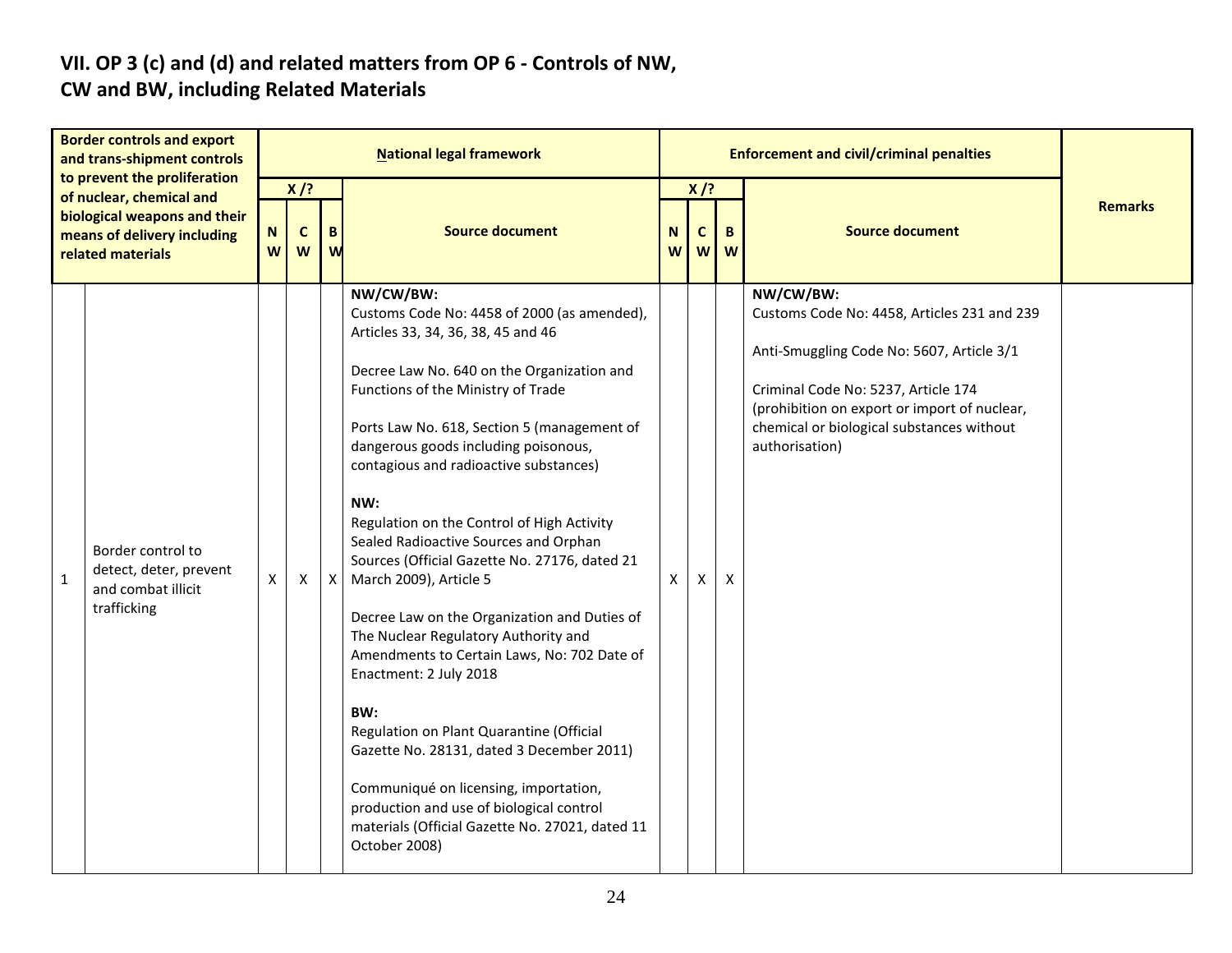| $\overline{2}$ | Law enforcement to<br>detect, deter, prevent<br>and combat illicit<br>trafficking | X | $\mathsf{X}$ | X | NW/CW/BW:<br>Ministry of Trade, Ministry of Interior<br>Decree Law No: 640 on the Organization and<br>Functions of the Ministry of Trade                                                                                                                                                                                                                                                                                                                           | Χ | Χ | $\mathsf{X}$ | NW/CW/BW:<br>Ministry of Trade<br>Customs Code No: 4458<br>Anti-Smuggling Code No: 5607<br>Decree Law No: 640 on the Organization and<br>Functions of the Ministry of Trade<br>Ministry of Interior                                                                                                                                                                                                                                                                                                                                                                                                                                                    |  |
|----------------|-----------------------------------------------------------------------------------|---|--------------|---|--------------------------------------------------------------------------------------------------------------------------------------------------------------------------------------------------------------------------------------------------------------------------------------------------------------------------------------------------------------------------------------------------------------------------------------------------------------------|---|---|--------------|--------------------------------------------------------------------------------------------------------------------------------------------------------------------------------------------------------------------------------------------------------------------------------------------------------------------------------------------------------------------------------------------------------------------------------------------------------------------------------------------------------------------------------------------------------------------------------------------------------------------------------------------------------|--|
| $\overline{3}$ | Border control detection<br>measures                                              | X | $\mathsf{X}$ | X | NW/CW/BW:<br>Relevant provisions of Customs Code No: 4458<br>and Customs Regulations<br>Decree Law No: 640 on the Organization and<br>Functions of the Ministry of Trade<br>NW:<br>Technical assistance provided by the Turkish<br>Atomic Energy Authority when required.<br>X-Ray and radiation detection equipment at<br>customs posts to check all sizes of vehicles and<br>containers.<br>Hand-held radiation detectors<br><b>Computerized Customs Systems</b> | X | X | X            | NW:<br>38 scanning systems, 48 X-Ray equipment,<br>247 X-ray hand-held equipment<br>Customs Laboratories are available to a<br>certain extent within the framework of the<br>cooperation between Turkish Customs<br>Authority and Turkish Atomic Energy Authority.<br>CW:<br>X-Ray equipment at 15 customs posts to check<br>all sizes of vehicles and containers.<br>BW:<br>Customs Laboratories are available to a<br>certain extent within the framework of the<br>cooperation between Turkish Customs<br>Authority and Ministry of Health.<br>The laboratories and other facilities of<br>Ministry of Health also assist when deemed<br>necessary. |  |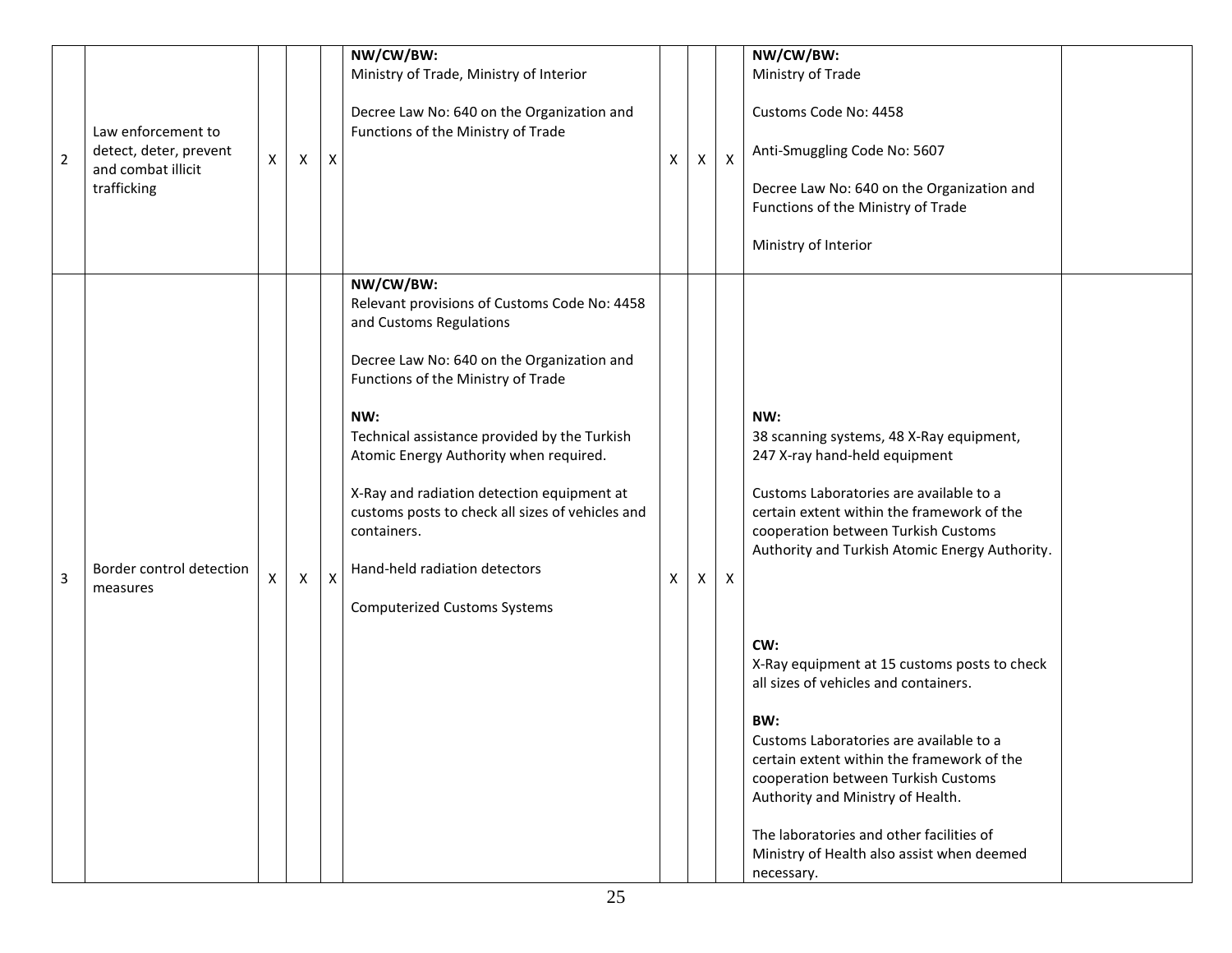| 4 | Control of brokering                   |   |   |                  |                                                                                                                                                                                                                                                                                                                                                                                                                                                                                                                                                                                                                                                                                                                                                                                                                                                                                                                                        |   |   |              |                                                                                                                                                                                                                                                                                                 |  |
|---|----------------------------------------|---|---|------------------|----------------------------------------------------------------------------------------------------------------------------------------------------------------------------------------------------------------------------------------------------------------------------------------------------------------------------------------------------------------------------------------------------------------------------------------------------------------------------------------------------------------------------------------------------------------------------------------------------------------------------------------------------------------------------------------------------------------------------------------------------------------------------------------------------------------------------------------------------------------------------------------------------------------------------------------|---|---|--------------|-------------------------------------------------------------------------------------------------------------------------------------------------------------------------------------------------------------------------------------------------------------------------------------------------|--|
|   |                                        |   |   |                  | NW/CW/BW:<br>Export Regime Decree No. 95/7623, dated 22<br>December 1995                                                                                                                                                                                                                                                                                                                                                                                                                                                                                                                                                                                                                                                                                                                                                                                                                                                               |   |   |              | NW/CW/BW:<br>Criminal Code No: 5237, Article 174<br>(prohibition on export of nuclear, chemical or<br>biological substances without authorisation)                                                                                                                                              |  |
| 5 | Export control<br>legislation in place | X | X | $\boldsymbol{X}$ | NW/CW:<br>Law No. 5201 on the Control of Private<br>Industrial Enterprises Producing War Weapons,<br>Vehicles, Equipment and Ammunition<br>CW/BW:<br>Communiqué on the Control of the Exports of<br>Dual-Use and Sensitive Goods (No. 2003/12 of<br>2 December 2003)<br>NW:<br>Decree Law on the Organization and Duties of<br>The Nuclear Regulatory Authority and<br>Amendments to Certain Laws<br>No: 702 Date of Enactment: 2 July 2018<br>Regulation on Nuclear Export Control (Official<br>Gazette No. 31038, dated 13 February 2020)<br>Communiqué on Goods whose Exports are<br>Prohibited or Subject to Pre-licensing (Export<br>96/31)<br>Regulation on high radioactivity sealed sources<br>and unclaimed sources (Official Gazette No.<br>27176, dated 21 March 2009), Article 5<br>CW:<br>Law No: 5564 on the Prohibition of the<br>Development, Production, Stockpiling and Use<br>of Chemical Weapons, Articles 5 and 6 | X | X | $\mathsf{X}$ | NW:<br>Decree Law on the Organization and Duties of<br>The Nuclear Regulatory Authority and<br>Amendments to Certain Laws No: 702 Date of<br>Enactment: 2 July 2018<br>Regulation on Nuclear Export Control (Official<br>Gazette No. 31038, dated 13 February 2020)<br>CW:<br>Ministry of Trade |  |
|   |                                        |   |   |                  | Communiqué on the Exportation of Chemical<br>Substances listed in the Annexes to the<br>Convention of Chemical Weapons (No. 2017/7<br>of 4 August 2017)                                                                                                                                                                                                                                                                                                                                                                                                                                                                                                                                                                                                                                                                                                                                                                                |   |   |              | Law No: 5564 on the Prohibition of the<br>Development, Production, Stockpiling and Use<br>of Chemical Weapons, Articles 5 and 6                                                                                                                                                                 |  |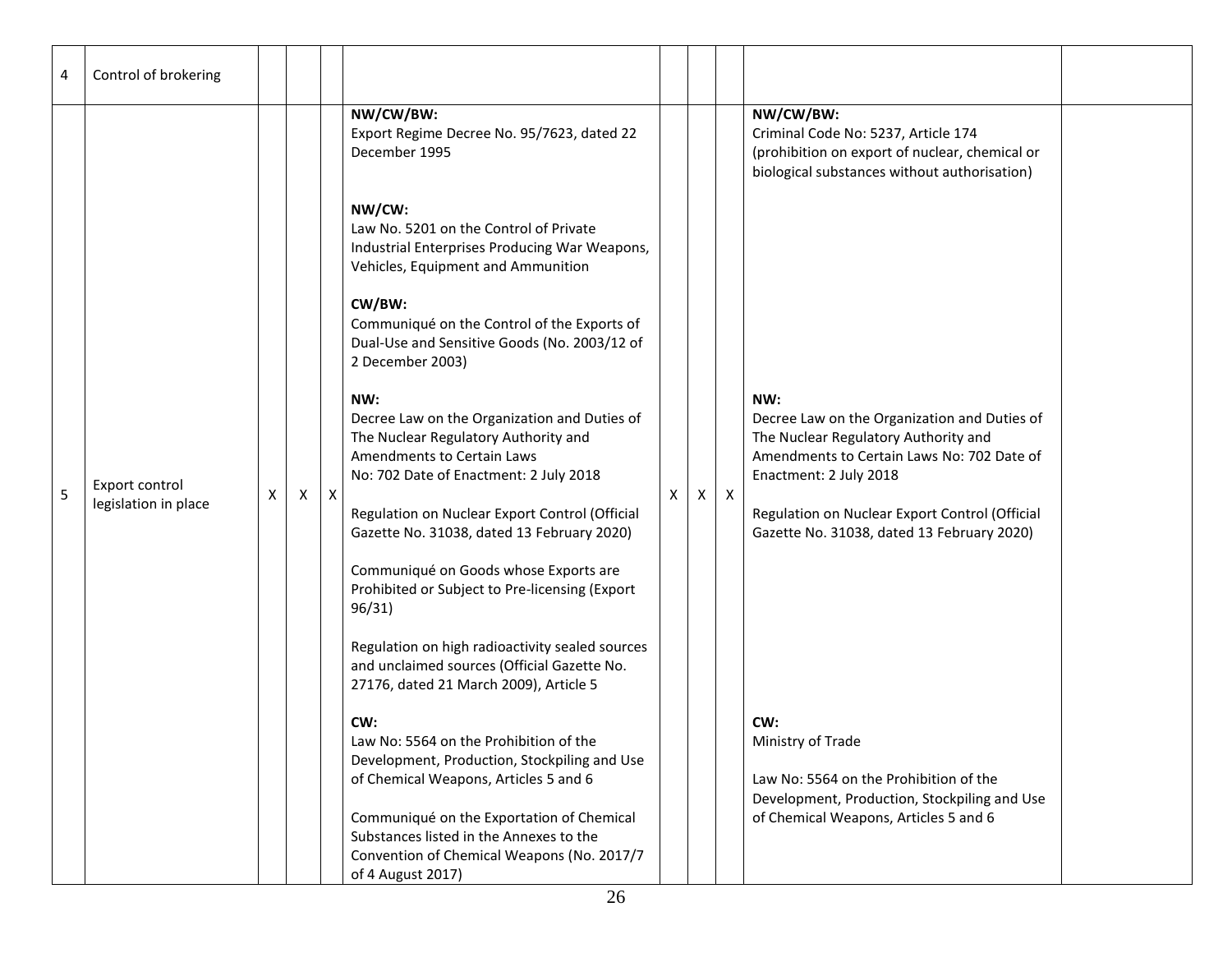|   |                                       |                    |                    |   | NW/CW/BW:<br>Regulation on the Control of Defence<br>Industries that Produce War Equipment and<br>Material, Weapons, Ammunition and Spare<br>Parts and Technologies (Official Gazette no.<br>26514 of 6 May 2007)                                                                                                                                                                                                                               |   |   |                  |                                                                                                                                                                                                                                                                                                                                                                                                                                                                                                                                                                                                                      |  |
|---|---------------------------------------|--------------------|--------------------|---|-------------------------------------------------------------------------------------------------------------------------------------------------------------------------------------------------------------------------------------------------------------------------------------------------------------------------------------------------------------------------------------------------------------------------------------------------|---|---|------------------|----------------------------------------------------------------------------------------------------------------------------------------------------------------------------------------------------------------------------------------------------------------------------------------------------------------------------------------------------------------------------------------------------------------------------------------------------------------------------------------------------------------------------------------------------------------------------------------------------------------------|--|
| 6 | Licensing provisions and<br>Authority | $\pmb{\mathsf{X}}$ | $\pmb{\mathsf{X}}$ | X | CW/BW:<br>Two-tiered licensing process<br>Law No. 5201 on the Control of Private<br>Industrial Enterprises Producing War Weapons,<br>Vehicles, Equipment and Ammunition<br>NW:<br>Decree Law on the Organization and Duties of<br>The Nuclear Regulatory Authority and<br>Amendments to Certain Laws, No: 702 Date of<br>Enactment: 2 July 2018<br>Regulation on Nuclear Export Control (Official<br>Gazette No. 31038, dated 13 February 2020) | X | X | $\boldsymbol{X}$ | CW/BW:<br>Ministry of Industry and Technology<br>Ministry of Trade<br>Non-nuclear dual-use license applications first<br>go through the Istanbul Minerals and Metals<br>Exporters' Association<br>NW:<br>In coordination with other agencies:<br><b>Nuclear Regulatory Authority</b><br>Ministry of Foreign Affairs<br>Ministry of Foreign Affairs (Coordinator)<br>Nuclear Regulatory Authority (Nuclear and<br>Nuclear Dual Use - Nuclear Suppliers Group<br>and Zangger Committee)<br>Ministry of National Defence (Wassenaar<br>Munitions List and MTCR)<br>Ministry of Trade (Dual Use - Wassenaar Dual<br>Use) |  |
|   |                                       |                    |                    |   | CW:<br>Export Control of Dual-Use Goods,<br>Communiqué No. 2003/12 of 2 December 2003<br>Law No: 5564 on the Prohibition of the<br>Development, Production, Stockpiling and Use<br>of Chemical Weapons, Article 6<br>BW:<br>Regulation on Veterinary Diagnosis and<br>Analysis Laboratories (Official Gazette No.<br>28139, dated 11 December 2011)                                                                                             |   |   |                  | CW:<br>Ministry of Foreign Affairs (Coordinator)<br>Ministry of National Defence (Wassenaar<br>Munitions List and MTCR)<br>Ministry of Trade (Dual Use - Wassenaar Dual<br>Use, CWC, AG)<br>BW:<br>Ministry of Foreign Affairs (Coordinator)<br>Ministry of National Defence (Wassenaar<br>Munitions List and MTCR)                                                                                                                                                                                                                                                                                                  |  |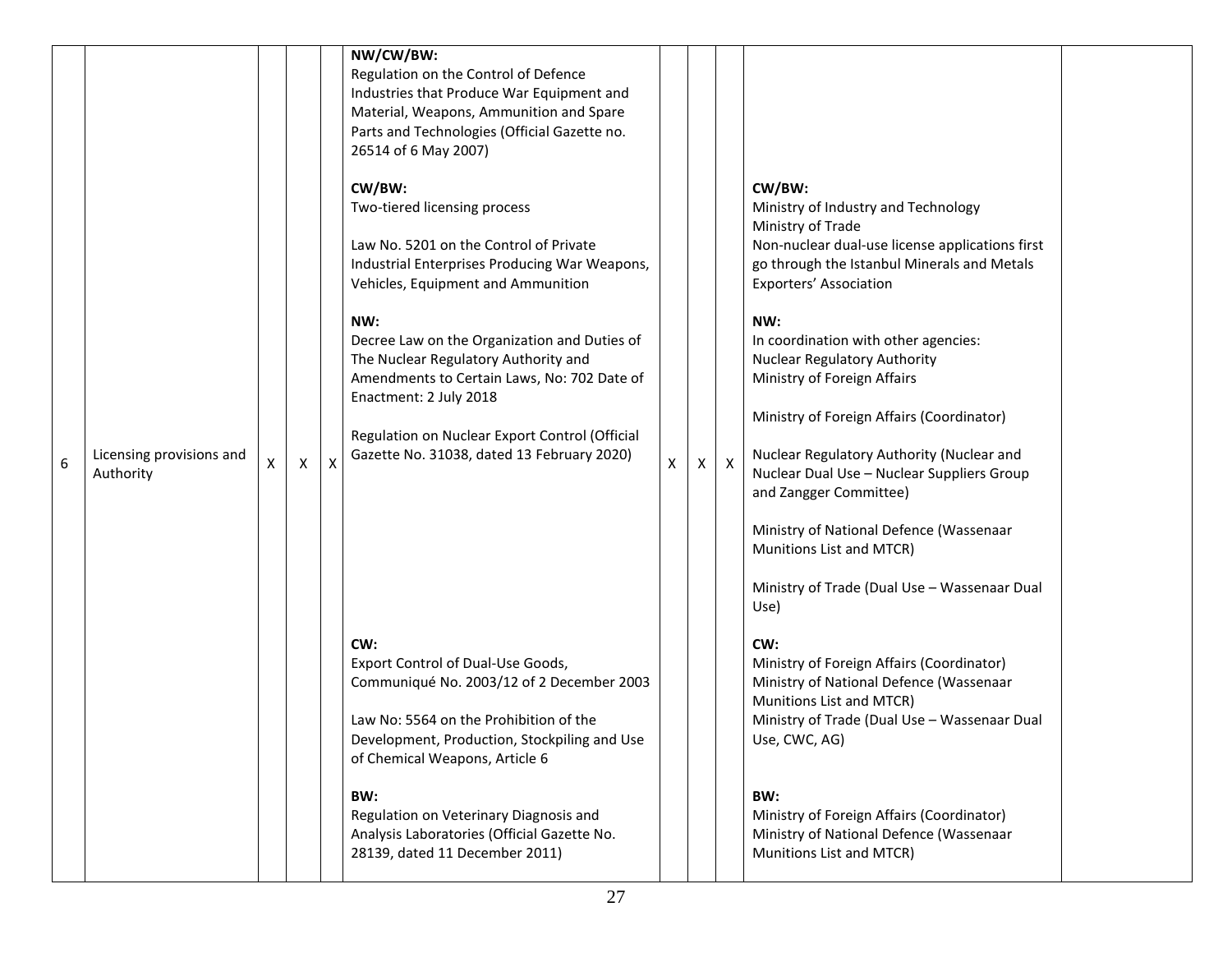|   |                                                            |   |              |   | Communiqué on the Inspection of Certain<br>Goods Controlled by the Ministry of Health                                                                                                                                                                                                                                                                                                                                                                                                            |   |   |                           | Ministry of Trade (Dual Use - Wassenaar Dual<br>Use, CWC, AG)<br>Ministry of Agriculture and Forestry (AG<br><b>Biological Lists)</b><br>Ministry of Health                                                                                                                                                                                                                         |  |
|---|------------------------------------------------------------|---|--------------|---|--------------------------------------------------------------------------------------------------------------------------------------------------------------------------------------------------------------------------------------------------------------------------------------------------------------------------------------------------------------------------------------------------------------------------------------------------------------------------------------------------|---|---|---------------------------|-------------------------------------------------------------------------------------------------------------------------------------------------------------------------------------------------------------------------------------------------------------------------------------------------------------------------------------------------------------------------------------|--|
| 7 | Control lists of<br>materials, equipment<br>and technology | Χ | X            |   | NW:<br>Regulation on Nuclear Export Control (Official<br>Gazette No. 31038, dated 13 February 2020)<br>(Nuclear Trigger List Items and Nuclear Dual-<br>Use Items (NSG Guidelines Part 1 and Part 2)<br>are included in this regulation)<br>CW:<br>Annexes of Communiqué of the Ministry of<br>Trade (Export 2017/7)<br>Communiqué of the Ministry of Trade<br>(Export 2003/12) on the Control of Exports of<br>Dual-Use and Sensitive Goods (Chemical<br>precursor list of the Australia Group) | X | X | $\boldsymbol{\mathsf{X}}$ | CW/BW:<br>Control lists published in the Official Gazette in<br>order to facilitate updates.<br>NW:<br>Control lists published on Nuclear Regulatory<br>Authority website<br>(https://ndk.org.tr/tr/hizmetlerimiz/ithalat-<br>ihracat-tasima-faaliyetleri/ihrac-izni-2/nukleer-<br>maddeler-stratejik-malzemeler-ihrac.html)                                                        |  |
| 8 | Intangible technology<br>transfers                         | X | $\mathsf{X}$ | X | CW/BW:<br>Law No. 5201 on the Control of Industrial<br>Enterprises Producing War Weapons, Vehicles,<br>Equipment and Ammunition, Article 6<br>Ministry of Trade Communiqué Concerning the<br>Control of Export of Dual-Use and Sensitive<br>Goods (Export 2003/12), Article 6<br>NW:<br>Regulation on Nuclear Export Control<br>(Official Gazette No. 31038, dated 13 February<br>2020)                                                                                                          | Χ | X | $\mathsf{X}$              | CW/BW:<br>Law No. 5201 on the Control of Industrial<br>Enterprises Producing War Weapons, Vehicles,<br><b>Equipment and Ammunition</b><br>Ministry of Trade Communiqué Concerning the<br>Control of Export of Dual-Use and Sensitive<br>Goods (Export 2003/12), Article 6<br>NW:<br>Regulation on Nuclear Export Control<br>(Official Gazette No. 31038, dated 13 February<br>2020) |  |
| 9 | Inclusion of means of<br>delivery                          | X | Χ            | X | NW/CW/BW:<br>Law No: 5201 on Control of Industrial<br>Enterprises Producing Vehicles and Equipment<br>of War and Arms Ammunition and Explosive                                                                                                                                                                                                                                                                                                                                                   | X | Χ | $\boldsymbol{\mathsf{X}}$ | NW/CW/BW:<br>Law No: 5201 on Control of Industrial<br>Enterprises Producing Vehicles and Equipment<br>of War and Arms Ammunition and Explosive                                                                                                                                                                                                                                      |  |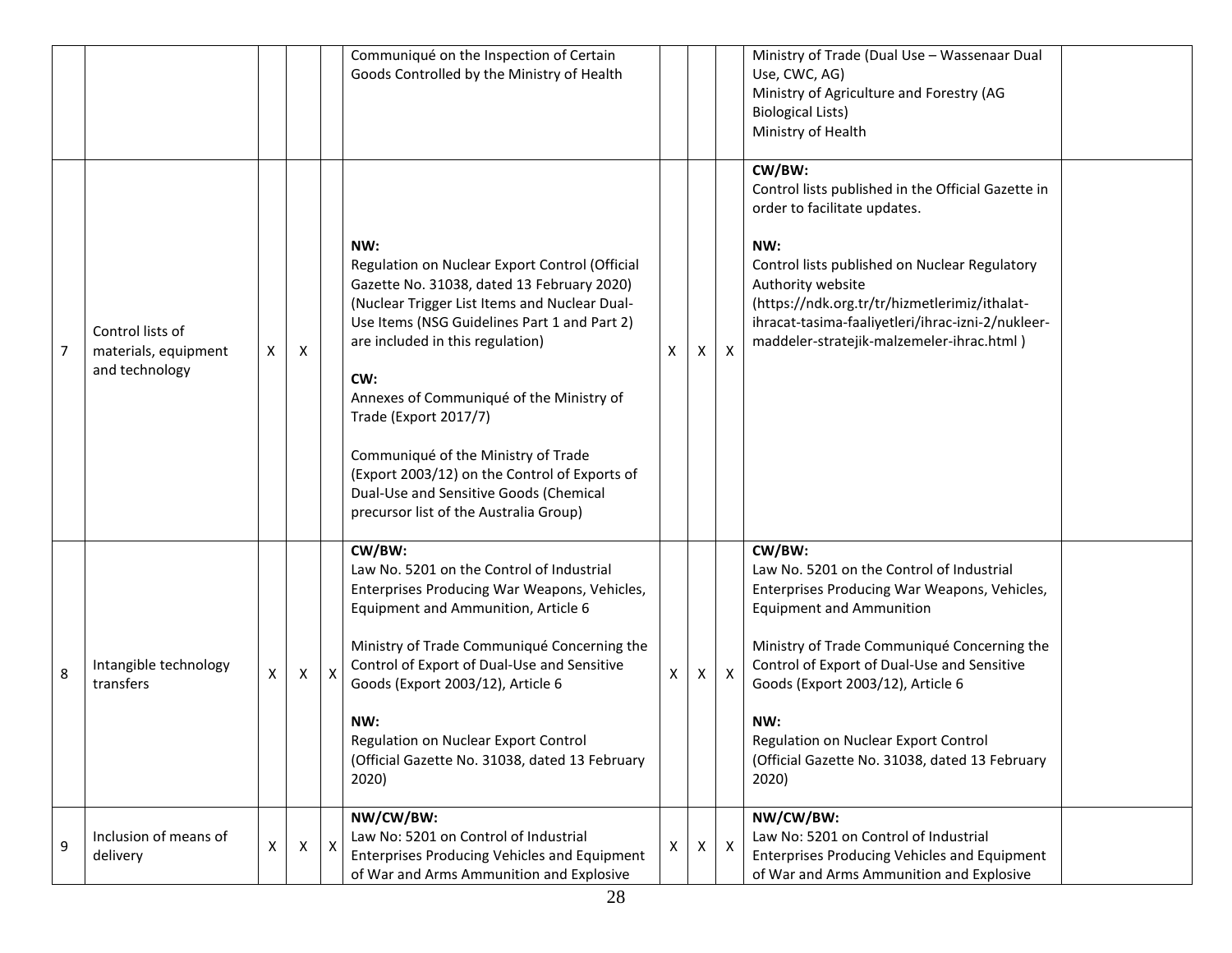|    |                   |              |          | Material, Article 8                                                                                                                                                                                                                                          |   |          |   | Material, Article 8                                                                                                                                                                                                                                          |  |
|----|-------------------|--------------|----------|--------------------------------------------------------------------------------------------------------------------------------------------------------------------------------------------------------------------------------------------------------------|---|----------|---|--------------------------------------------------------------------------------------------------------------------------------------------------------------------------------------------------------------------------------------------------------------|--|
|    |                   |              |          | NW:<br>Decree No. 5201 of 29 June 2004 (MTCR)<br>(Turkey controls missile dual-use items and<br>technology through the MTCR lists and<br>guidelines)                                                                                                         |   |          |   |                                                                                                                                                                                                                                                              |  |
| 10 | End-user controls | X            | Χ        | NW:<br>Regulation on Nuclear Export Control (Official<br>Gazette No. 31038, dated 13 February 2020)<br>CW:<br>Communiqué on the Exportation of Chemical<br>Substances listed in the Annexes to the<br><b>Chemical Weapons Convention (Export:</b><br>2017/7) | X | X        |   | NW:<br>Regulation on Nuclear Export Control (Official<br>Gazette No. 31038, dated 13 February 2020)<br>CW:<br>Communiqué on the Exportation of Chemical<br>Substances listed in the Annexes to the<br><b>Chemical Weapons Convention (Export:</b><br>2017/7) |  |
|    |                   |              |          | Export Control of Dual-Use Goods,<br>Communiqué No. 2003/12 of 2 December 2003<br>also applies to catch-all controls                                                                                                                                         |   |          |   |                                                                                                                                                                                                                                                              |  |
|    |                   |              |          | NW/CW/BW:<br>Ministry of Trade Communiqué Concerning the<br>Control of the Export of Dual-Use and Sensitive<br>Goods (Export 2003/12), Article 6                                                                                                             |   |          |   | NW/CW/BW:<br>Law No: 5201 on Control of Industries<br><b>Enterprises Producing Vehicles and Equipment</b><br>of War and Arms Ammunition and Explosive<br>Material, Article 8                                                                                 |  |
|    |                   |              |          |                                                                                                                                                                                                                                                              |   |          |   | Ministry of Trade Communiqué Concerning the<br>Control of the Export of Dual-Use and Sensitive<br>Goods (Export 2003/12), Article 6                                                                                                                          |  |
| 11 | Catch all clause  | $\mathsf{X}$ | $\times$ | $X$ CW/BW:<br>Law No: 5201 on Control of Industries<br>Enterprises Producing Vehicles and Equipment<br>of War and Arms Ammunition and Explosive<br>Material                                                                                                  | Χ | $\times$ | Χ |                                                                                                                                                                                                                                                              |  |
|    |                   |              |          | NW:<br>Regulation on Nuclear Export Control (Official<br>Gazette No. 31038, dated 13 February 2020,<br>Article 5(3)                                                                                                                                          |   |          |   | NW:<br>Regulation on Nuclear Export Control (Official<br>Gazette No. 31038, dated 13 February 2020,<br>Article 5(3)                                                                                                                                          |  |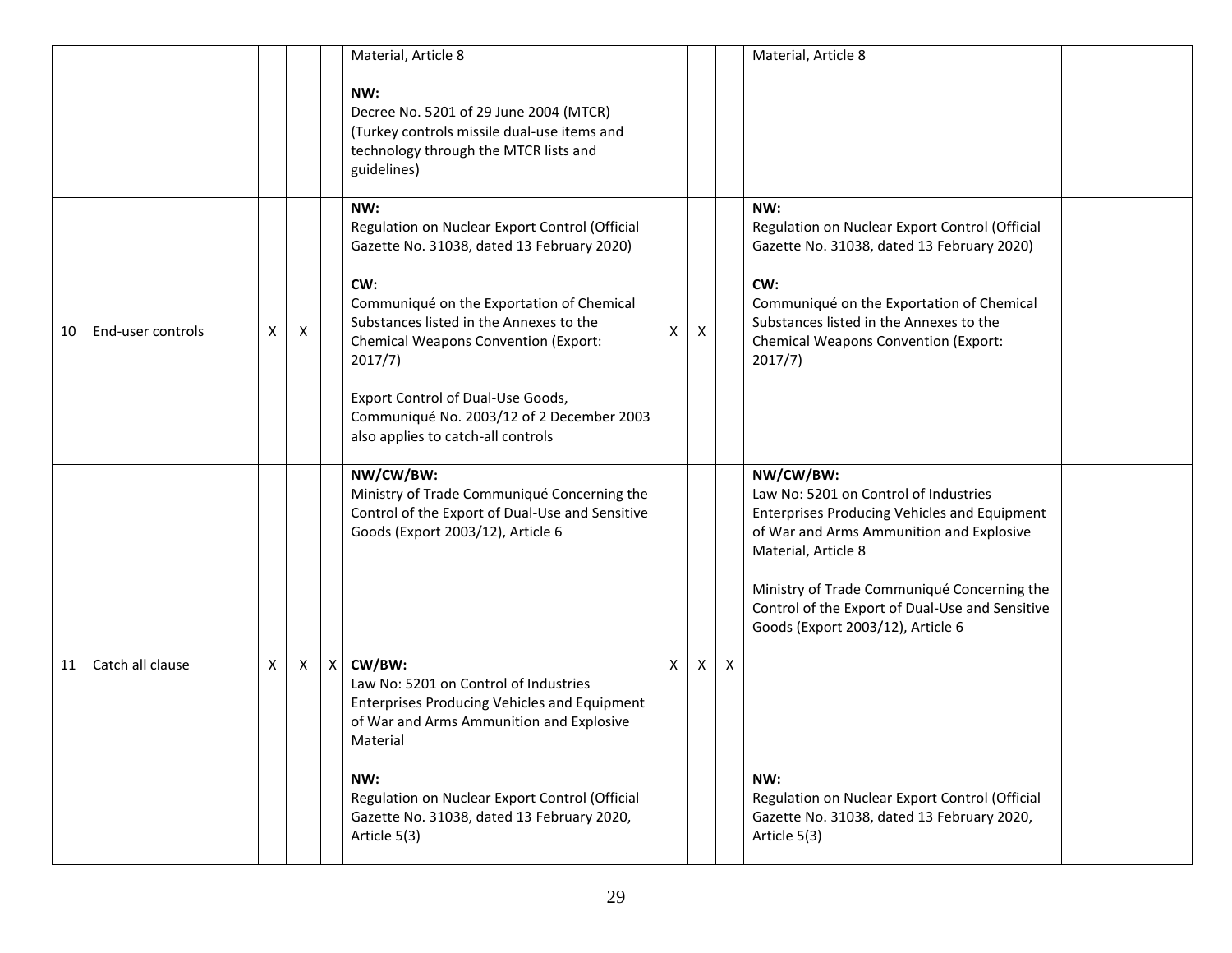| 12 | Transit control                                                                                                                        | X | X | Χ                       | NW/CW/BW:<br>Customs Code No: 4458<br>Regulations issued by the Ministry of Trade                                                                                                                                                                                                                                                                                                                        | X            | X            | $\mathsf{X}$ | NW/CW/BW:<br>Customs Code No: 4458, Article 235<br>Regulations issued by the Ministry of Trade<br>Anti-Smuggling Code No: 5607, Article 3/3                                                                                                                                                                             |  |
|----|----------------------------------------------------------------------------------------------------------------------------------------|---|---|-------------------------|----------------------------------------------------------------------------------------------------------------------------------------------------------------------------------------------------------------------------------------------------------------------------------------------------------------------------------------------------------------------------------------------------------|--------------|--------------|--------------|-------------------------------------------------------------------------------------------------------------------------------------------------------------------------------------------------------------------------------------------------------------------------------------------------------------------------|--|
| 13 | Trans-shipment control                                                                                                                 | X | X | $\mathsf{\overline{X}}$ | NW/CW/BW:<br>Customs Code No: 4458<br>Regulations issued by the Ministry of Trade                                                                                                                                                                                                                                                                                                                        | $\mathsf{X}$ | $\mathsf{X}$ | $\mathsf{X}$ | NW/CW/BW:<br>Export Control of Dual-Use Goods,<br>Communiqué No. 2003/12 of 2 December 2003<br>Regulations issued by the Ministry of Trade<br>Anti-Smuggling Code No: 5607, Article 3/3                                                                                                                                 |  |
| 14 | Re-export control                                                                                                                      | X | Χ | X                       | NW/CW/BW:<br>All re-exports are treated as primary exports.                                                                                                                                                                                                                                                                                                                                              | X            | Χ            | X            | NW/CW/BW:<br>All re-exports are treated as primary exports.                                                                                                                                                                                                                                                             |  |
| 15 | Control over financing of<br>exports/transhipments<br>that would contribute to<br>proliferation                                        | X | X | $\mathsf{x}$            | NW/CW/BW:<br>Act No: 3713 Law to Fight Terrorism (1991),<br>Articles 4, 8 (prohibition on financing of<br>terrorism which is defined to include the<br>prohibition on unauthorised export of nuclear,<br>chemical or biological substances in Article 174<br>of the Criminal Code Law No: 5237)<br>Law No. 6415 on the Prevention of the<br>Financing of Terrorism (Dated 7 February<br>2013), Article 3 | X            | $\mathsf{X}$ | $\mathsf{X}$ | NW/CW/BW:<br>Criminal Code No: 5237, Article 174<br>Act No: 3713 Law to Fight Terrorism (1991),<br>Articles 4, 8<br>Law No. 6415 on the Prevention of the<br>Financing of Terrorism (Dated 7 February<br>2013), Articles 2 (Turkish Financial Crime<br>Investigation Board ) (i.e., the Turkish FIU), 3, 4<br>(penalty) |  |
| 16 | Control over services<br>related to exports/<br>transhipments that<br>would contribute to<br>proliferation including<br>transportation |   |   |                         |                                                                                                                                                                                                                                                                                                                                                                                                          |              |              |              |                                                                                                                                                                                                                                                                                                                         |  |